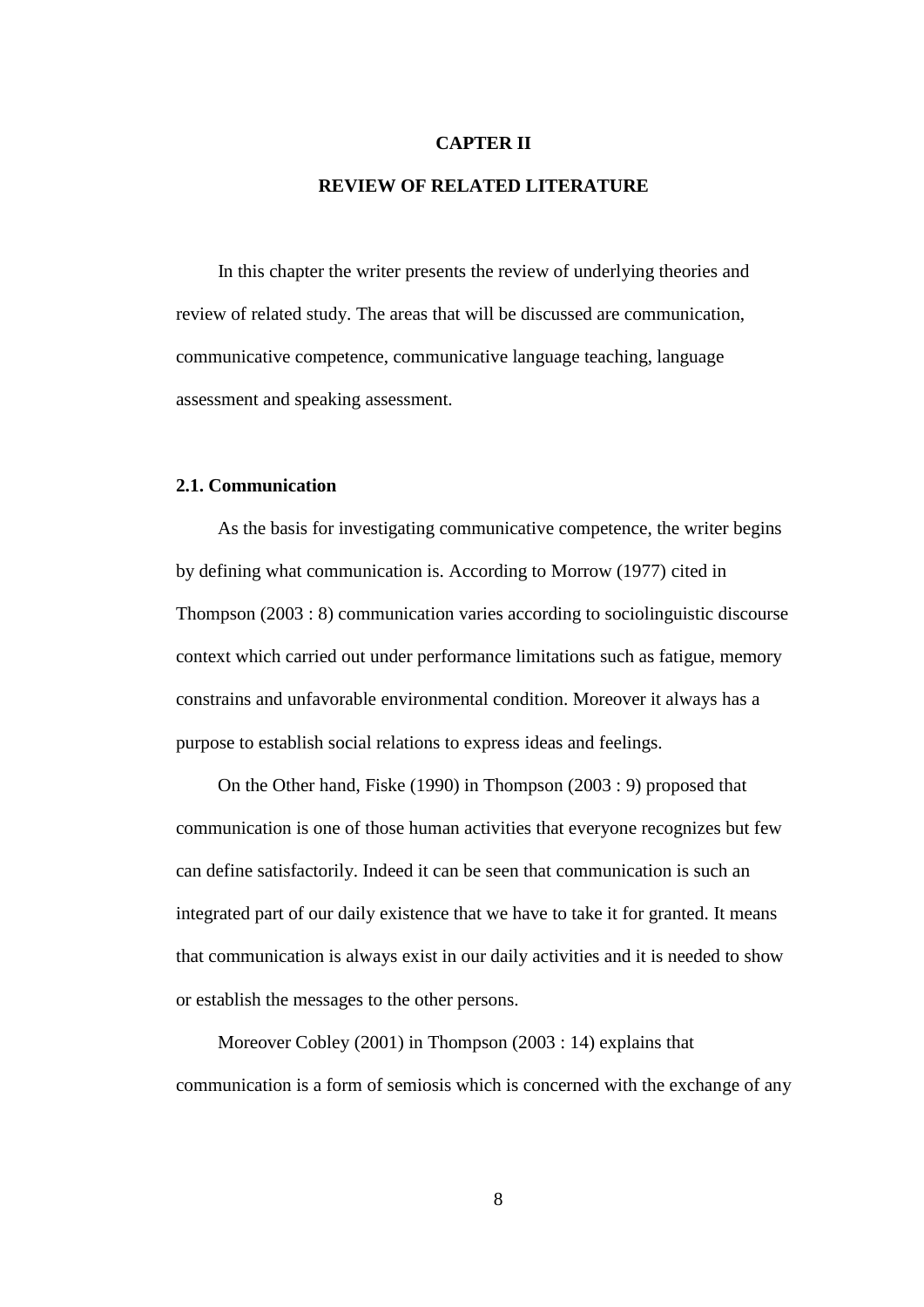messages from the molecular code and the immunological properties of cells all the way through vocal sentences.

### **2.2. Communicative Competence**

Communicative competence is the knowledge that users of language have internalized to enable them to understand and produce messages in the language (Ellis, 1990 : 696). Communicative competence is a linguistic term, which refers to learner's ability to apply and use grammatical rules, but also to form correct utterances, and know how to use these utterances appropriately.

The term of communicative competence was coined by Dell Hymes (1972) in Harsono (2008 : 3) against the concept of language competence which was proposed by Chomsky (1965). According to Chomsky competence is knowledge of the language system or the grammatical knowledge. Language competence was more psycholinguistic in nature. While Hymes Proposed communicative competence was more sociolinguistic. His concept of competence includes the concept of appropriateness and acceptability.

Hymes divides communicative competence into four sectors. The first is grammatical competence, which is equal to Chomsky's concept. The second sector deals with feasibility of the grammatical sentence. The third sector covers the appropriateness to context. The fourth sector refers to accepted usage. Hymes terms of communicative competence was interpreted and developed in sociolinguistic area.

Therefore Canale and Swain (1980) in Harsono (2008 : 2) stated that communicative competence includes grammatical competence that is knowledge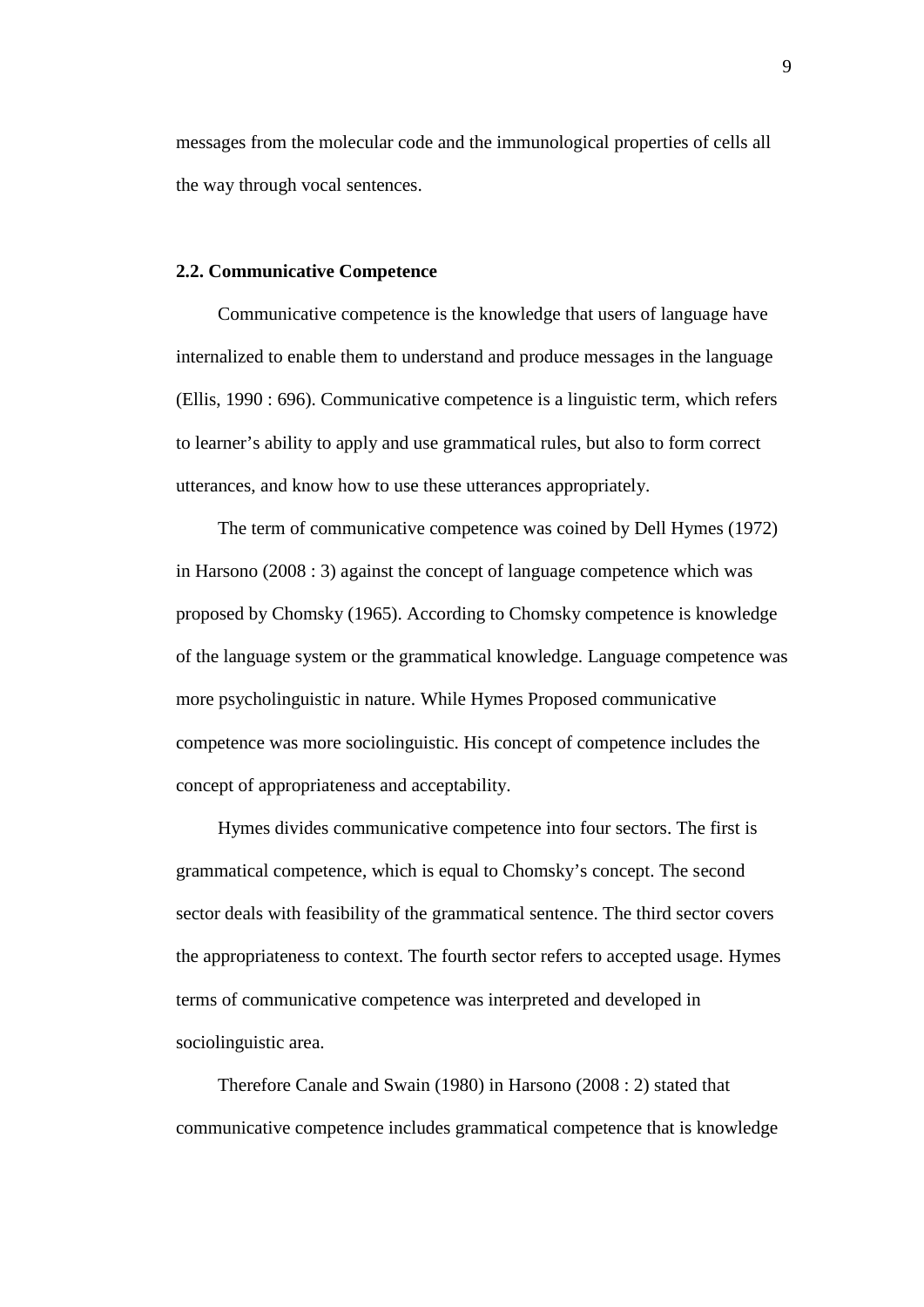of the rules of grammar; sociolinguistic competence, that is the rules of use and the rules of discourse; and strategic competence that is knowledge of verbal and non-verbal communication of strategies. According to Canale (1983) cited in Harsono (2008) : 2, communicative competences consist of four domains of knowledge and skills. Such as grammatical competence, sociolinguistic competence, discourse competence and strategic competence.

## **2.2.1. Grammatical Competence**

Grammatical competence refers to Chomsky's linguistic competence. It deals with the mastery of verbal and non-verbal linguistic codes. This competence includes the mastery of vocabulary, words, phrases, sentences, fluency, accuracy and pronunciation. This competence is very much needed to interpret and convey the literal meaning of utterances. Moreover, Canale and Swain (1980 : 338) explained that grammatical competence includes the knowledge of lexical item and of rules of morphology, syntax, sentence, grammar, semantics and phonology which those items are the parts of linguistics.

#### **2.2.2. Sociolinguistic competence**

Sociolinguistic competence relates to the ability to select and use suitable linguistic form for a certain context of communication. This competence also has to do with socio-cultural and discourse rules. Therefore this sociolinguistic context will depend on certain factors like the objective of the interaction, the status of the speaker and the listener, and the norms and rules of the interaction. Sociolinguistic competence is involving knowledge of the sociocultural rules of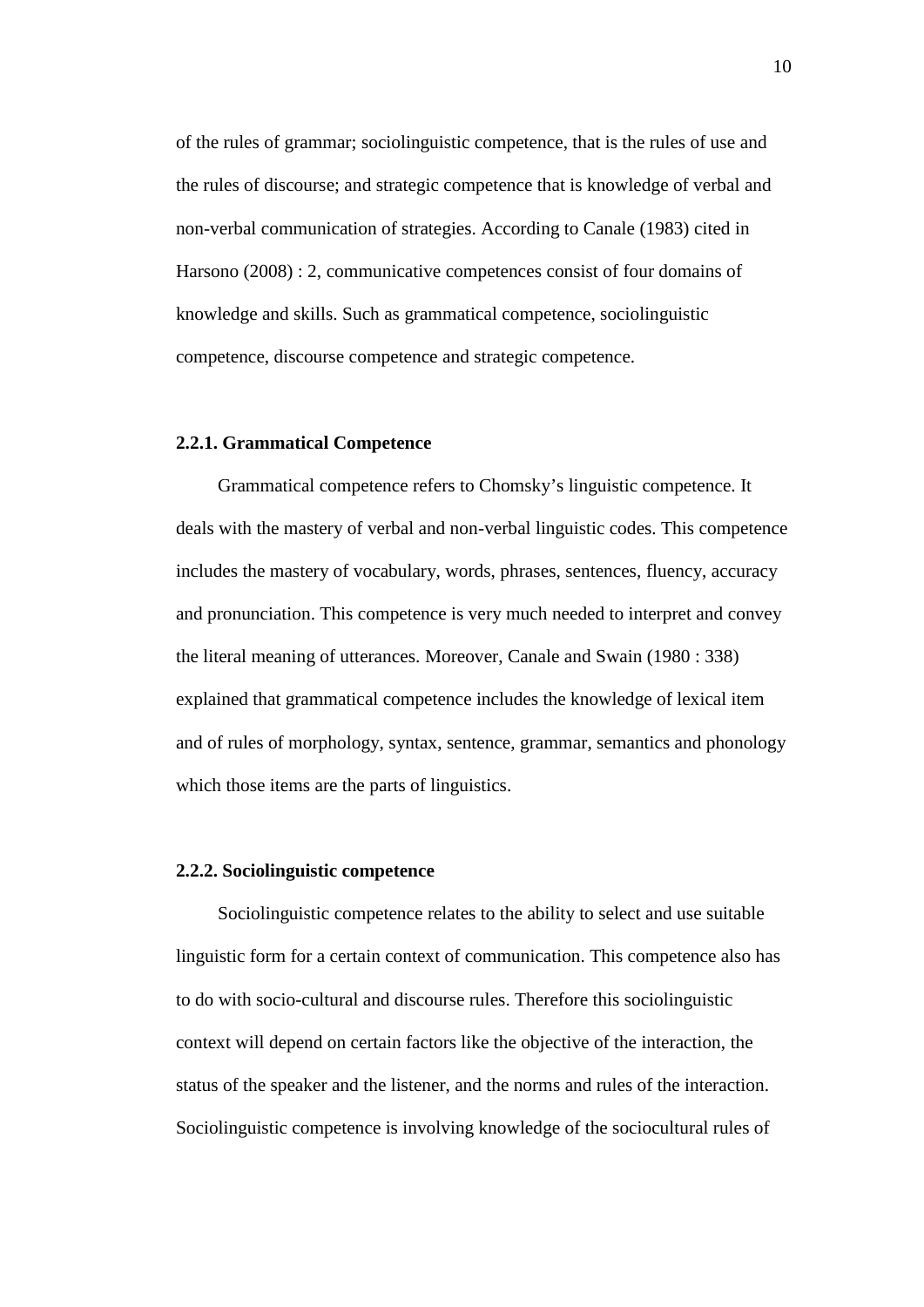language Canale and Swain (1980 : 338). In another word this competence is the ability to interpret the social meaning to choose linguistic varieties and to use language with the appropriate social meaning for the communication situation. It involves how to use the language in formal or informal setting. It also deals with politeness of using language.

#### **2.2.3. Discourse Competence**

Discourse competence is related to the mastery or ability of the learners to combine the grammatical forms and meaning to form a complete spoken or written discourse or text. The unity of a text or discourse is realized through the use of form cohesion and meaning of coherence Canale and Swain (1980 : 339). Cohesion is the relationship between utterance and grammatical structure device to help one to interpret the meaning of a discourse. Coherence is the relationship among several meanings in a text.

Discourse is the ability to connect sentences in stretches of discourse and to form a meaningful whole out of a series of utterances. Moreover, this competence knows how to interpret the larger context and how to construct longer stretches of language so the parts make up a coherent whole. It involves the selecting appropriate words, phrase, and sentences to create conversations, speeches, or articles.

## **2.2.4. Strategic Competence**

Strategic competence is the ability to use verbal and non-verbal communication strategies in order to make-up the weaknesses in communication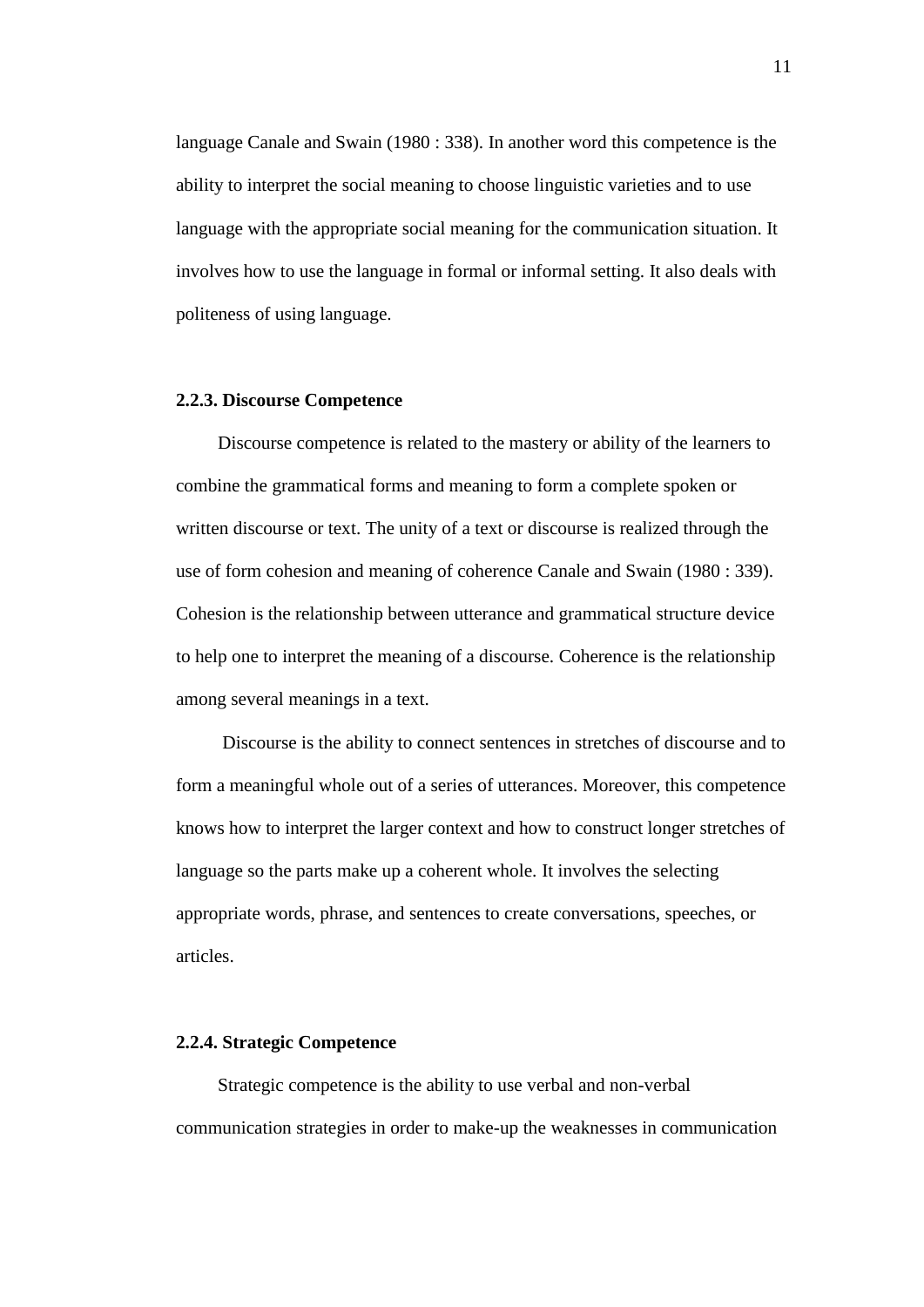because of the limitation of the language mastery. In addition to that strategic competence is also used to strengthen the effectiveness of communication. This competence knows how to recognize and repair communication breakdowns. It can be done by selecting appropriate use of communication strategies such as using expression to share the ideas or using gestures to support the utterance become clear. Canale & Swain (1983 : 339)

Celce-Murcia et al. (1995 : 17), proposed more detailed model of communicative competence consisting of five components: (1) discourse competence, (2) linguistic competence, (3) actional competence, (4) socio-cultural competence and (5) strategic competence. They divide sociocultural competence of Canale and Swain's model into three that is sociocultural, actional, and discourse competence. The terminological change of grammatical competence to become linguistic competence is to indicate that this competence also includes lexis and phonology in addition to morphology and syntax. Actional competence is defined as competence in conveying and understanding the communicative intent that is matching actional intent with linguistic form based the knowledge of speech act and the set of speech act itself. A more recent survey of communicative competence is coined by Bachman (1990 : 326). He divides it into the broad headings of organizational competence, which includes both grammatical competence and discourse competence, which includes both sociolinguistic and illocutionary competence.

However, through the influence of communicative language teaching, it has become widely accepted that communicative competence should be the goal of language education and the central to good classroom practice (Savignon, 1998 :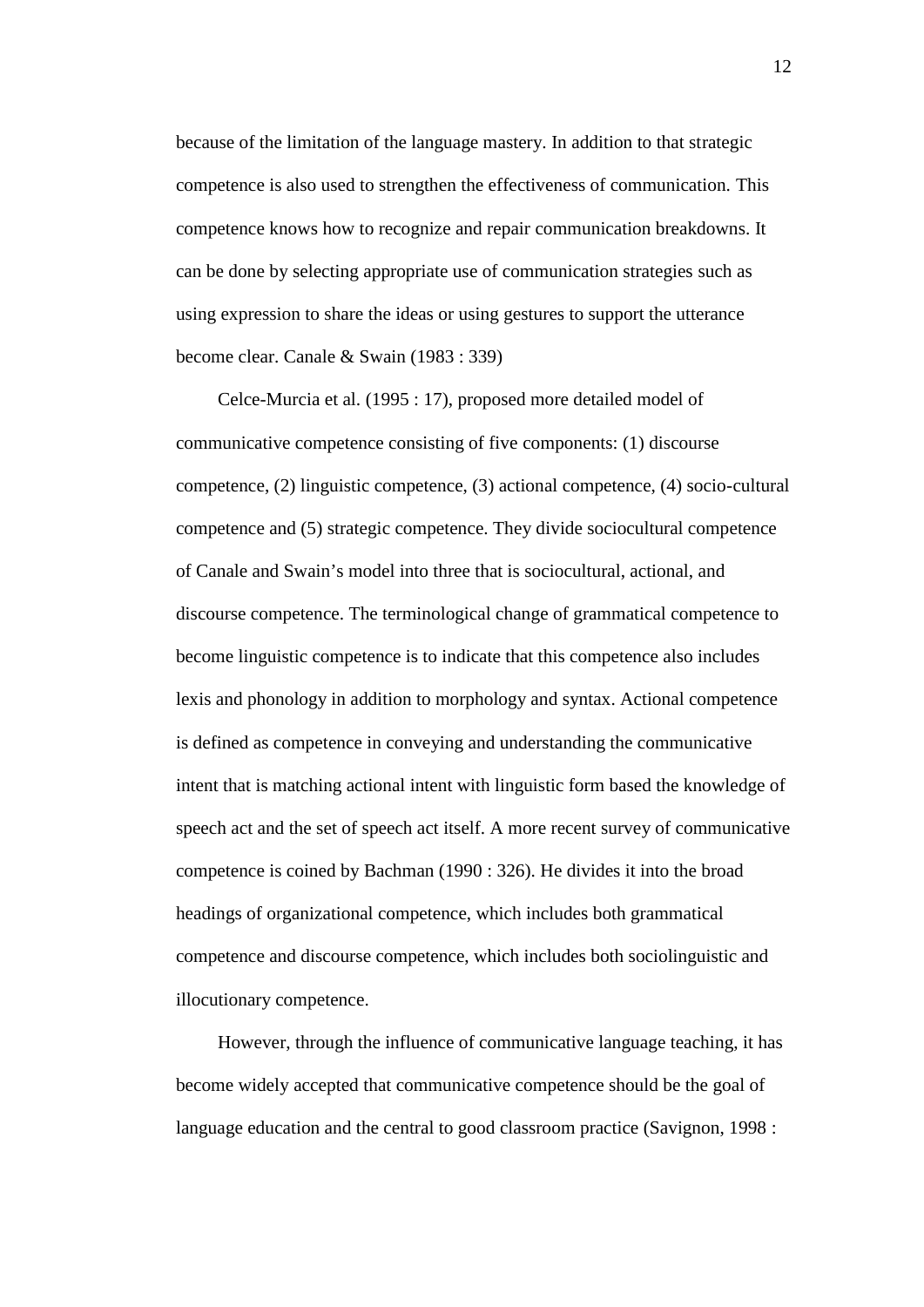178). This is in contrast to previous views in which grammatical competence was top priority.

## **2.3. Communicative Language Teaching**

Communicative language teaching is an approach to the teaching of second and foreign languages that emphasize interaction as both the means and the ultimate goal of learning language. Communicative language teaching starts with a theory of language as communication. The goal of classroom instruction is focused on developing learner's communicative competence. In order the learners are encouraged to communicate with the target language through interaction from the beginning of instruction. In the communicative language teaching, meaning is most important.

Communicative language teaching needs the use of authentic materials in teaching language. It also gives learners the opportunity to respond communicative needs in real life situations. It means that the learners need practice the language in daily activities. This is to help the learners develop strategies for understanding language as actually used by native speakers. Communicative Language Teaching is often called Communicative Approach. In the 1994 secondary school syllabus in Indonesia called Pendekatan Kebermaknaan or Meaningful Approach Harsono (2008 : 1).This communicative approach refers to the goals of second language teaching rather than to the methods or techniques. There are differences between communication learning and language learning. Communication learning implies that the skills, which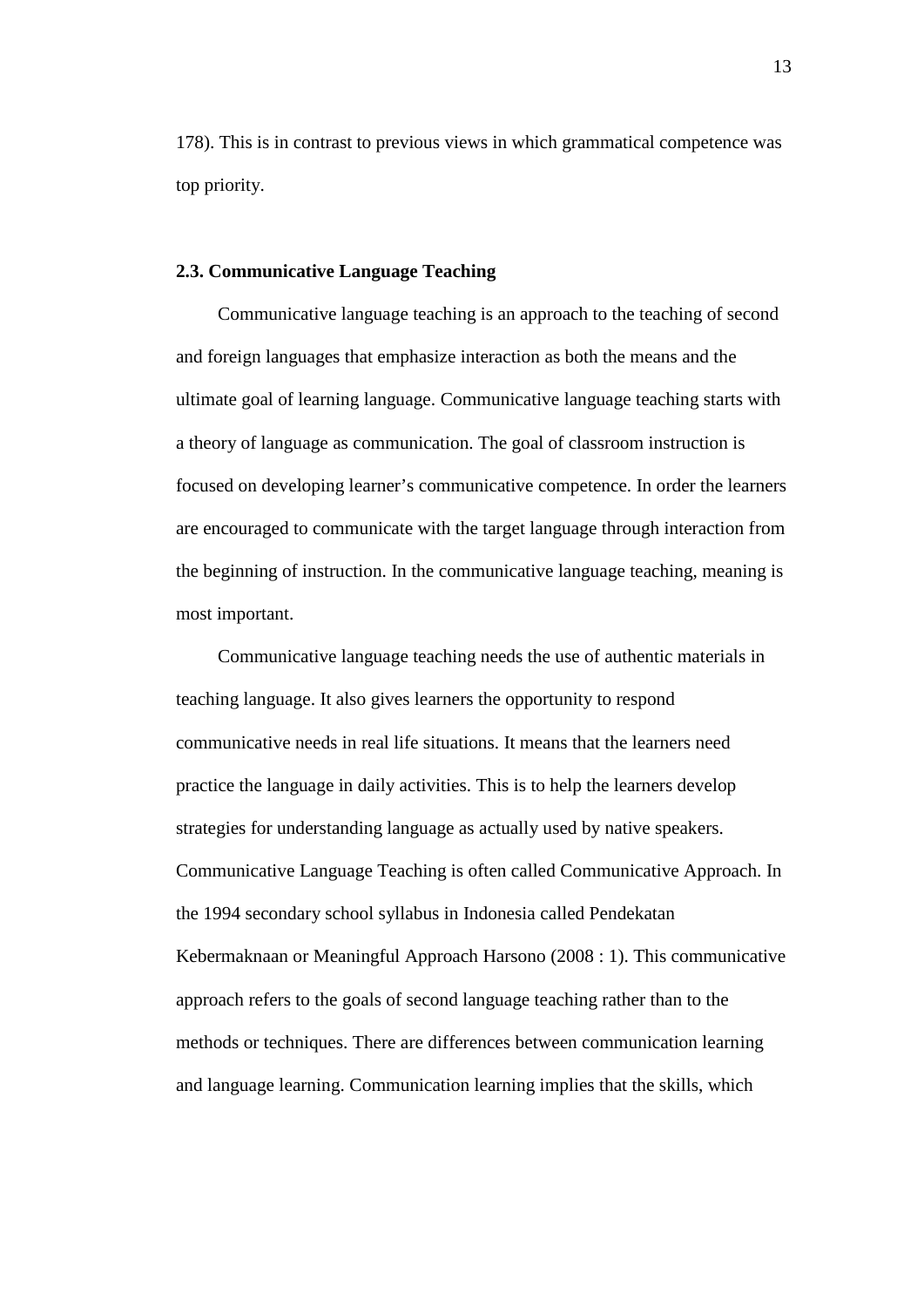needed by the students are not limited to the use of language grammar but also the use of other skills for communicative function in real situation.

According to Das (1985) cited in Harsono (2008 : 1) Communicative Language Teaching covers two different versions. That is language for communication and language through communication. In Language for communication, the purpose of language learning is to enable the learner to communicate. In Language through Communication focused on classroom activities, which help the learners to acquire the rules unconsciously. Therefore the learners have to focus on meaning.

Communicative Language Teaching is usually characterized as broad approach to teaching, rather than as teaching method in classroom practice. According to him there are five principles or features of CLT. First, is Communicative Language Teaching is an emphasis on to communicate through interaction in the target language. Second, is introducing of authentic text into the learning situation. Third, is the provision of opportunities for learners focuses not only on language but also on the learning management process. Fourth, Communicative Language Teaching is an enhancement of the learner's personal experiences, which is an important contributing element to classroom learning. The fifth, Communicative Language Teaching is an attempt to link classroom language learning with language activities outside the classroom.

These five features are claimed by practitioners of CLT to show that they are very interested in the needs and of their learners as well as the connection between the language that has been taught in the class and it used outside the classroom. Thus, in the classroom, CLT often takes the form of pair and group work. While,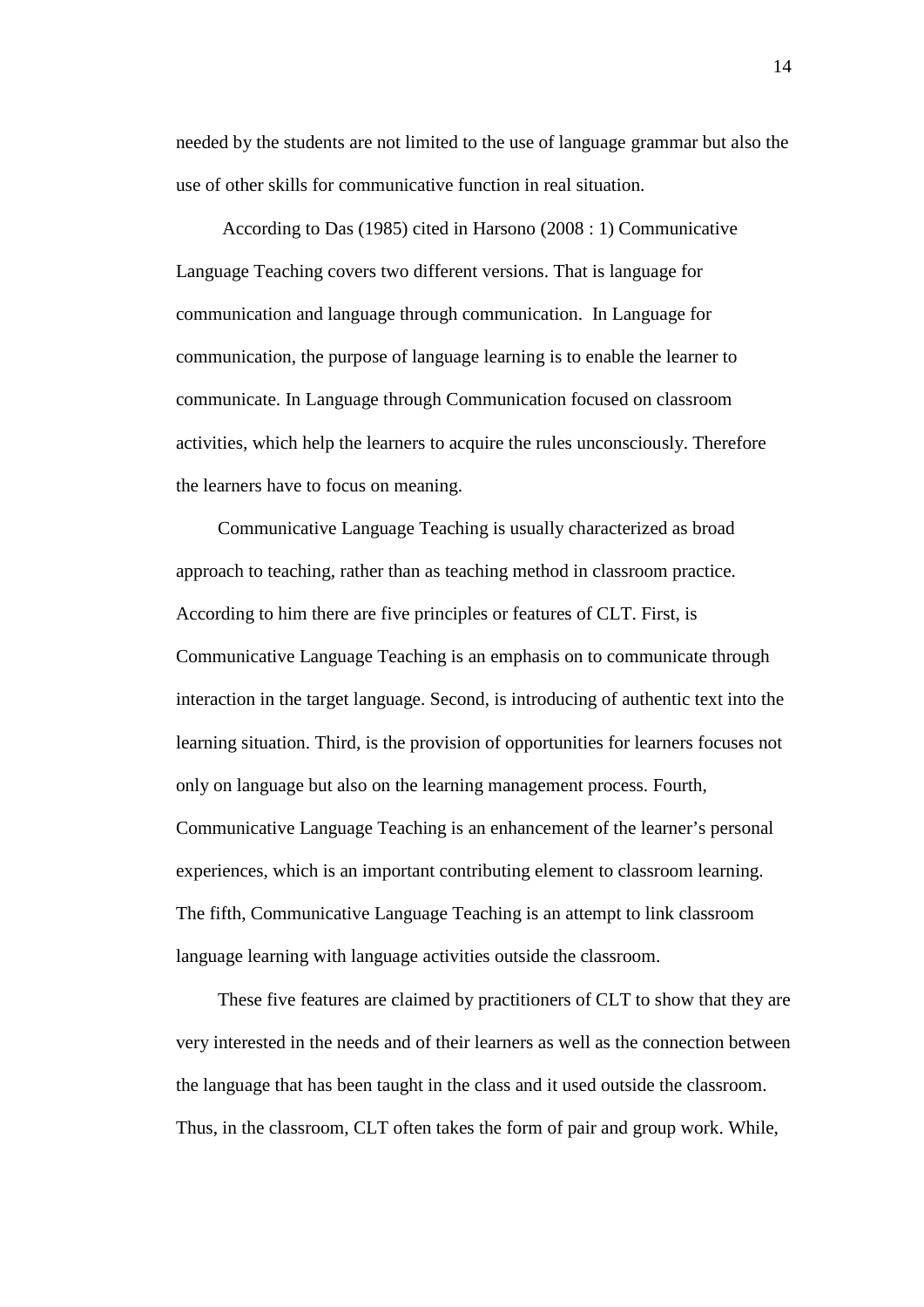fluency-based activities can encourage the learners to develop their confidence, therefore role-plays in which students practice and develop language functions.

### **2.3.1. The Objective of Communicative Language Teaching**

According to the proponents of Communicative Language Teaching, the objective of Communicative Language Teaching is to develop communicative competence that is the ability to use English for communication. Communication in this context covers both the oral and written communication. Therefore, the language skills covered all the four skills of listening, speaking, reading and writing. Since, communicative competence also includes grammatical competence, the mastery of the linguistic/grammatical structure is also one of the objectives of CLT.

In the context of English Language Teaching in Indonesia, especially in the secondary school's context, communication was interpret wrongly, which is only limited to oral communication (Harsono 2008 : 2). Therefore, the term of Meaningful Approach or Meaning-Based Approach is used in the 1994 English Curriculum, which is the translation of Pendekatan Kebermaknaan. This term is used to avoid misinterpretation of the real meaning of communicative approach.

Moreover, it is also emphasized that in Communicative language Teaching, appropriateness and fluency are the first target rather than the accuracy. Underwood (1984) in Harsono (2008 : 5) stated that CLT has the slogan of "fluency before accuracy" not "accuracy before fluency". With this slogan it does not mean that accuracy is not important. While, accuracy is the ability to use grammatical structure or grammatical competence, is become an integral part of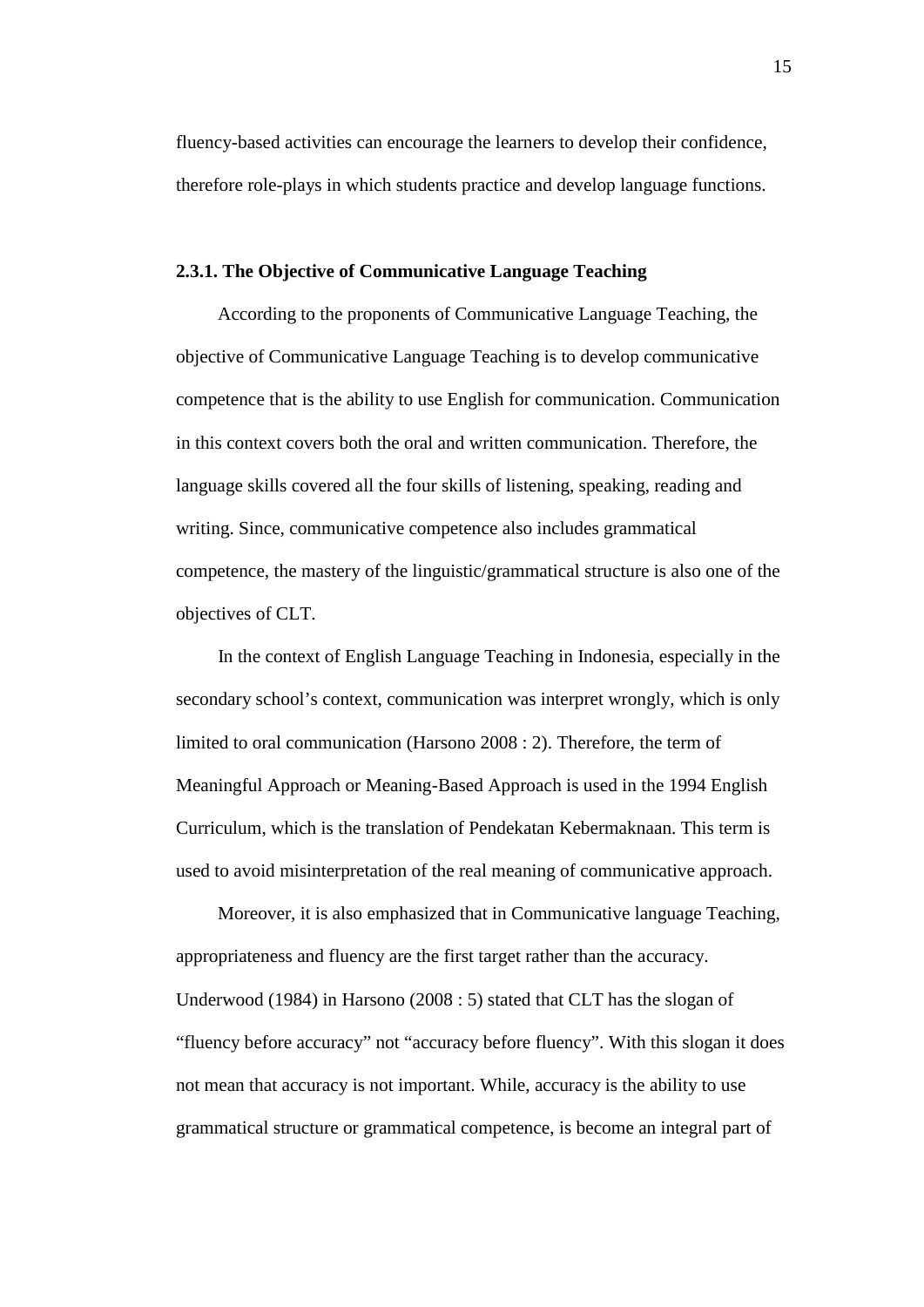the communicative competence. So, accuracy as objective of CLT must be achieved with the achievement of appropriateness and fluency.

## **2.4. Communicative Language Testing (CL TEST)**

Communicative Language Testing is the test to analyze the learner's ability and to clarify the competence of each student. There are four subsections will be discussed to clarify what and how to assess English Communicative Competence. Such as the concept of CL Test, the characteristic of CL Test, the construction of CL test, and the method of CL Test.

## **2.4.1. The Concept of Communicative Language Testing**

According to Harsono (2008 : 3), the concept of Communicative Language Test states that communicative language test should not only test the learner's competence, that is, what the learners know about the foreign language and about how to use it but also the performance which the learners are able to demonstrate the knowledge in meaningful communication situation.

According to Canale and Swain (1980) cited in Harsono (2008 : 5), they explained that the concept of CL Test is related to the theoretical framework for communicative competence that includes three main competences: grammatical competence, sociolinguistic competence, and strategic competence. Grammatical competence includes knowledge of lexical items and rules of morphology, syntax, word, phrase, sentence, grammar, semantics, and phonology. Sociolinguistic competence includes two sets of rules; those are sociocultural rules of use and rules of discourse. Strategic competence consists of verbal and non-verbal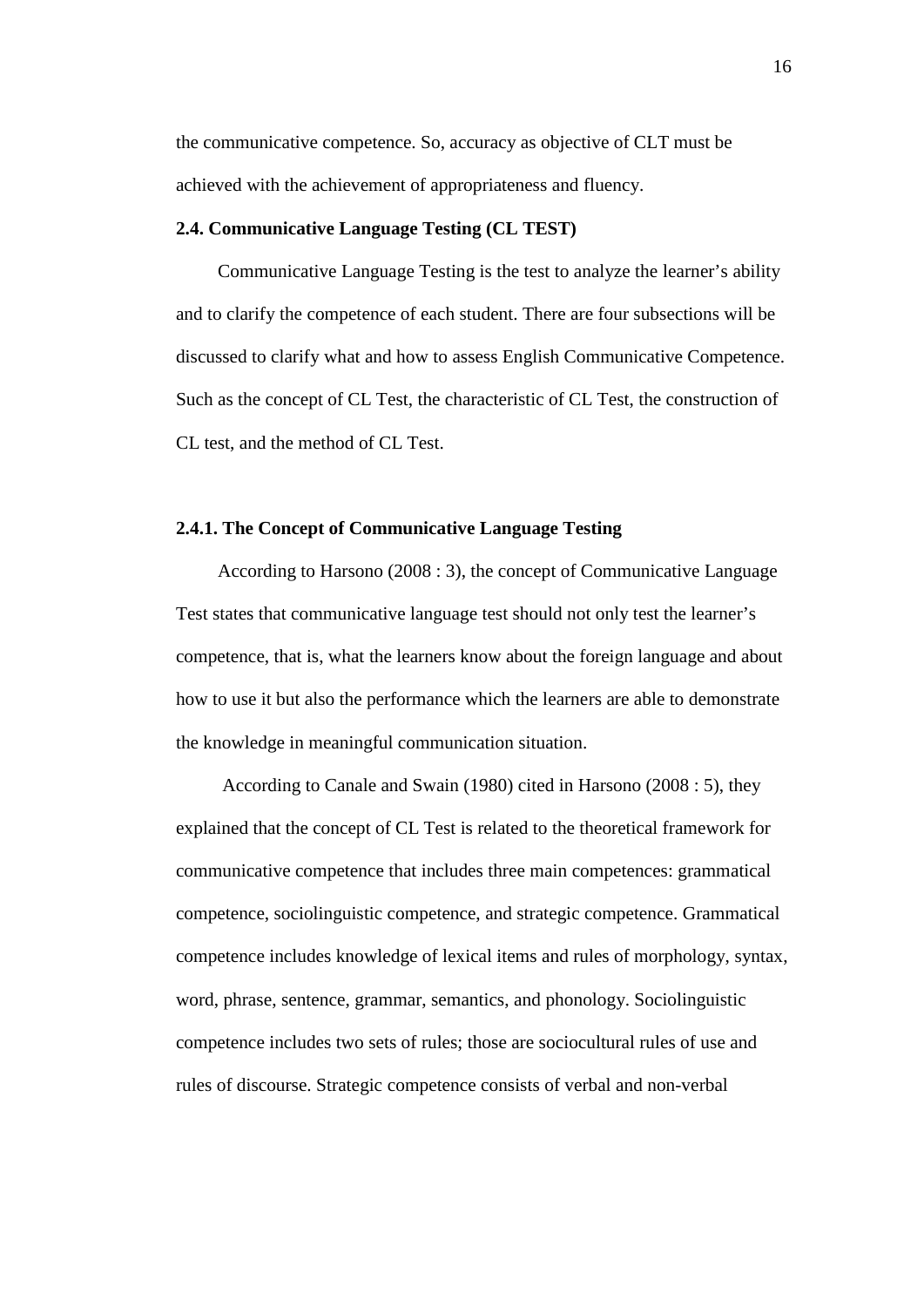communication strategies that may be used to make easy for communication, because of performance are not sufficient.

There are two important things for testing communication in second language those are the distinction between communicative competence and performance, and the types of the test. In this case, CL Test should not only test the learner's competence, that is what the learners know about the second language and about how to use it but also to the performance, that is to what the learners are able to demonstrate this knowledge in a meaningful communicative situation. Therefore, pencil and paper test do not indicate second language learner's skill in performing in real communicative situation. Furthermore, to do the performance test, someone can do it informally in the classroom.

In relation to the type of test which is more suitable to measure communicative competence, discrete point test may be more effective than the integrative one. This type of test is easier to administer and score in reliable manner than the integrative one. Although it seems that discrete point test are more suitable to assess communicative competence and integrative ones are more suitable to assess communicative performance that is wrong.

### **2.4.2. The Characteristic of Communicative Language Test**

According to Weir (1990 : 41), the characteristic of Communicative Language Test focuses on the context, authenticity, purpose, direct and indirect test, and holistic and qualitative assessment. Moreover, it is important to note that the purpose of the teaching process is to reach the Communicative Competence. The mastery of Communicative Competence requires the understanding of the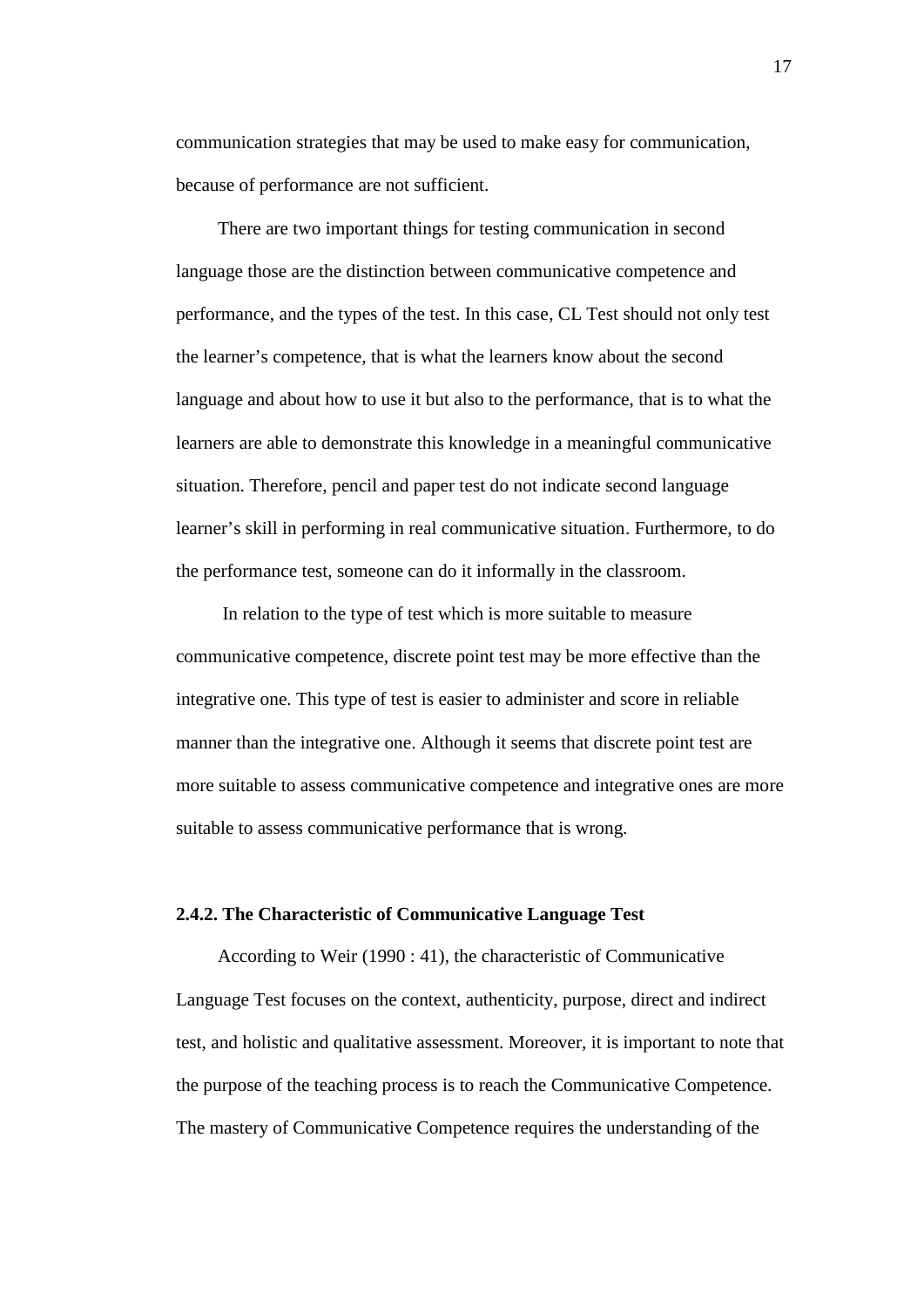kinds of competence such as grammatical competence, sociolinguistic competence, discourse competence, and strategic competence. Moreover, the mastery of Communicative Competence includes the mastery of the use and communicative function in real communication. This language use should be the objective of the instruction and has to be tested.

Moreover, related to the language use in real life communication implies that there is a variety of communicative language needs. These needs have to be considered in planning and implementing, in the teaching and learning process and should be tested. In order these needs is done in teaching and learning activities, there are also a variety of testing strategies and formats.

According to Carroll (1980 : 34-35) there are three tests format categories such as open-ended, closed-ended, and restricted-response. In open-ended test, the students as the test taker is free to give response in to the communicative task he is required to perform. In close-ended tests the students has no chance of expressing his idea to respond the question. They just select what been provided into the options by the test constructor. Restricted- response tests provide the students with the opportunity to compose his response, even though he is not as free as that in open-ended tests.

Communicative language test includes tests of all the four language skills, such as listening, speaking, reading, and writing and using variety of formats (Weir, 1990 : 42-85). The format tests of reading comprehension include multiple choice questions, short answer questions, close procedure, selective deletion gap filling, C-Test, Cloze elide, and information transfer. Testing listening comprehension formats include multiple choice questions, short answer questions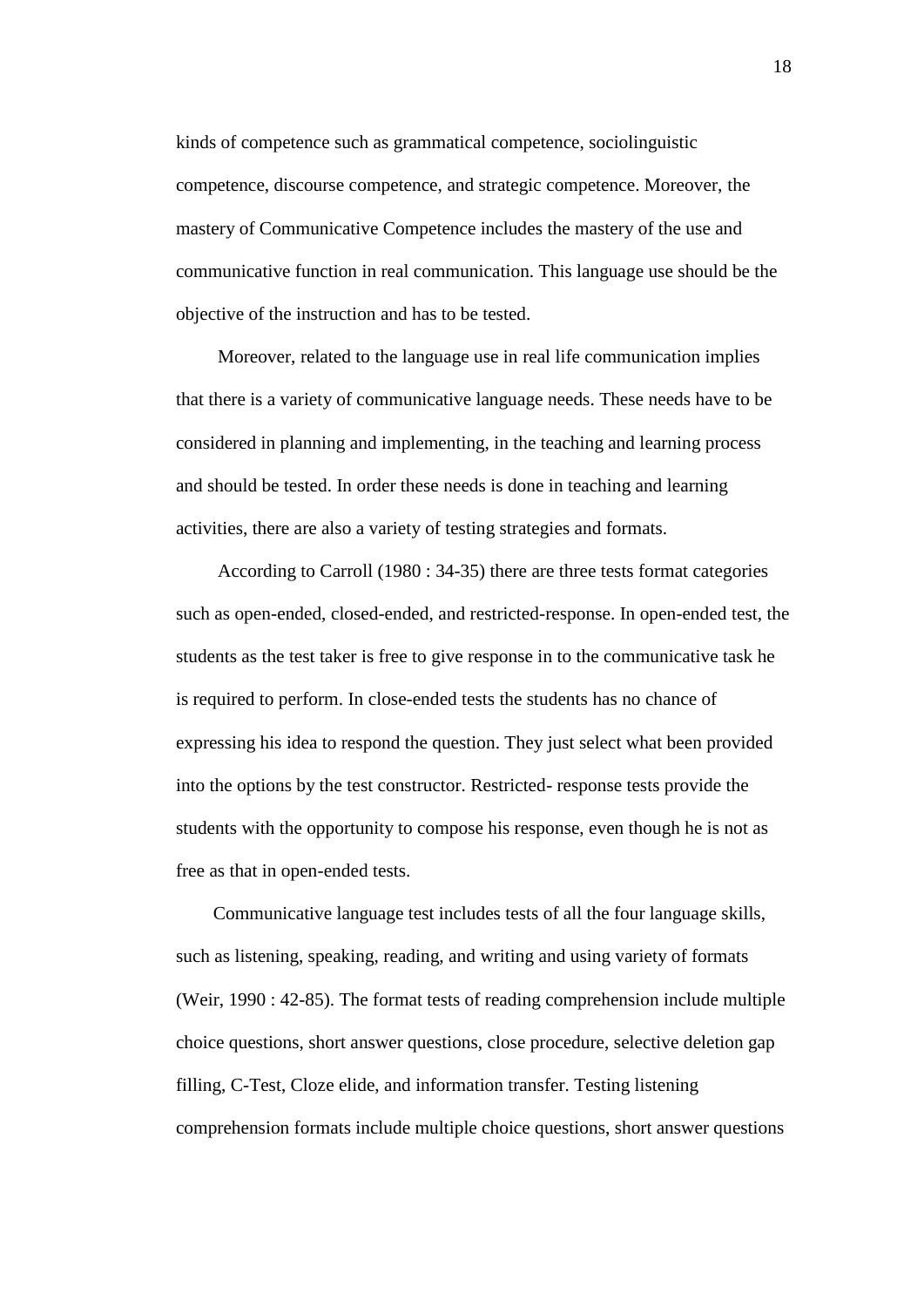and information transfer. For testing extensive listening skills can use dictation and listening recall. Moreover, the formats of testing writing include editing task for indirect methods for assessing linguistic competence such as like essay tests, controlled writing tasks, and summarizing for the direct testing writing. While the formats of testing speaking include verbal essay, oral presentation, the free interview, the controlled interview, information transfer such as description of a picture sequence, questions on a single picture, interaction tasks and role plays.

## **2.4.3. The Construction of Communicative Language Test**

The construction of CL Test covers five steps specifying the objectives and content, specifying the types and forms, writing the type items, revising the test items, and finalizing the test. Meanwhile, Weir (1990 : 36-41) states that there are four stages in test construction and validation namely, design, development, operation and monitoring.

## **2.4.3.1. Test Design**

In test design the first thing a test developer to do is defining carefully the testee, for whom the test is being prepared. After defining the testees, he has to find their purpose of using the language (their communicative needs), that the settings in which they will use it and all the activities they will need to carry out.

### **2.4.3.2. Test Development**

In this stage, the draft of the tests is developed. The next step is trying out the draft test on the suitable samples. After being tried out, the test results have to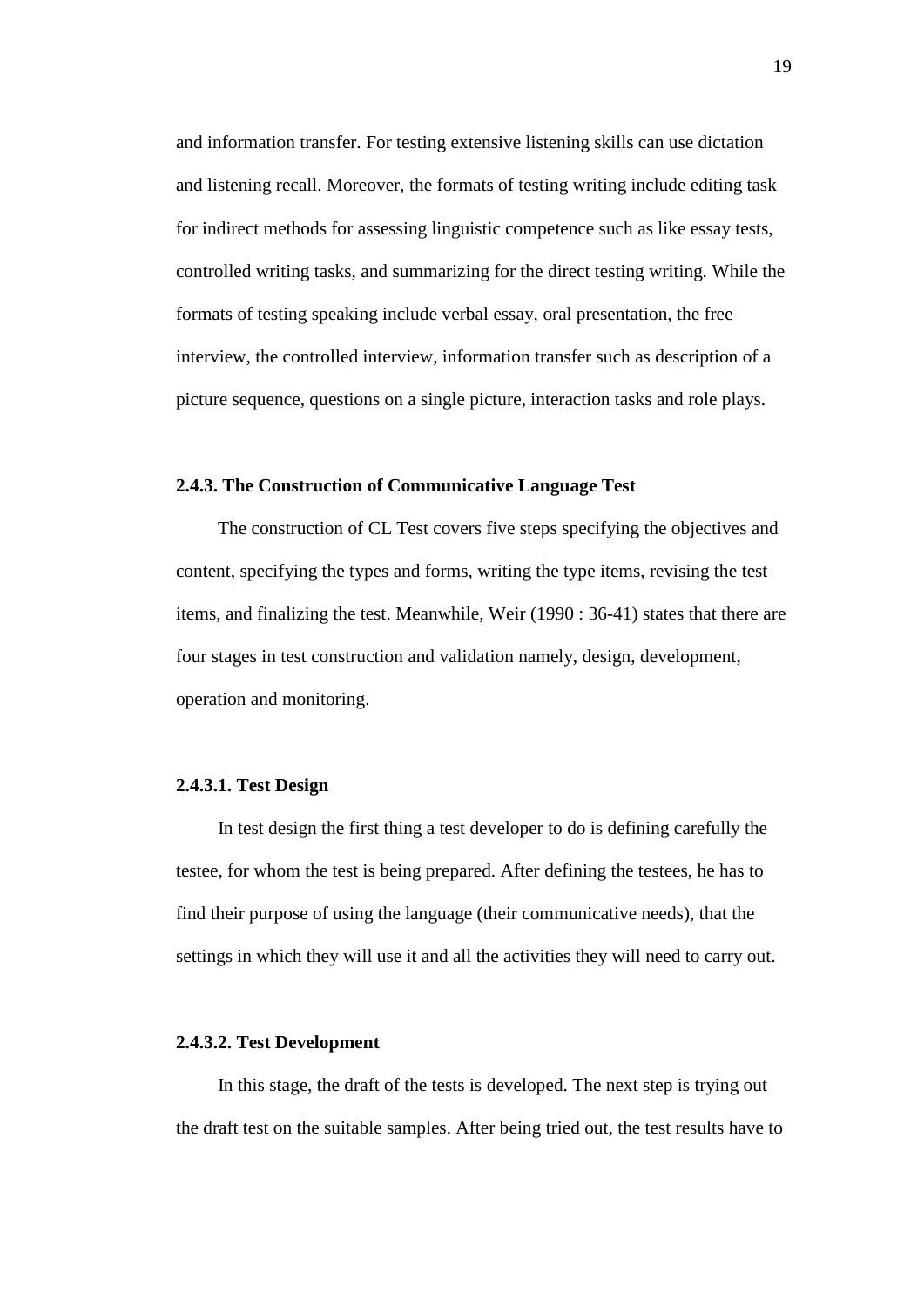be analyzed to check its validity, reliability, and it's practically. The analysis item also needed to make sure that items and tasks work satisfactorily. The test needs to be revised based on both the qualitative as well as quantitative data which are concerned with its items, validity, reliability and efficiency.

## **2.4.3.3. Operation**

This stage deals with the first actual operation of new test. It involves the preparation, printing and distribution of appropriate information manuals for candidates, receiving institutions and markers. The information includes familiarizing with the test formats and how the answers have to be recorded by the testees.

## **2.4.3.4. Monitoring**

Monitoring the results of each test administration should be carefully undertaken and the data of the results should be stored for future revision.

On the other hand Djiwandono (1996 : 106-116) states that there are five steps to follow constructing CL Test. First is specifying the objectives and content, second is specifying the types and forms, third is writing the test items, Fourth, revising the test items and the last is finalizing the test.

For the first step, that is specifying the objectives and content, the achievement test should be constructed based on the content and the objectives of the teaching. On the basis of the objectives and content of the teaching, a table of specification is developed. Based on the table of specification a picture of what topics to include in the test can be clearly seen.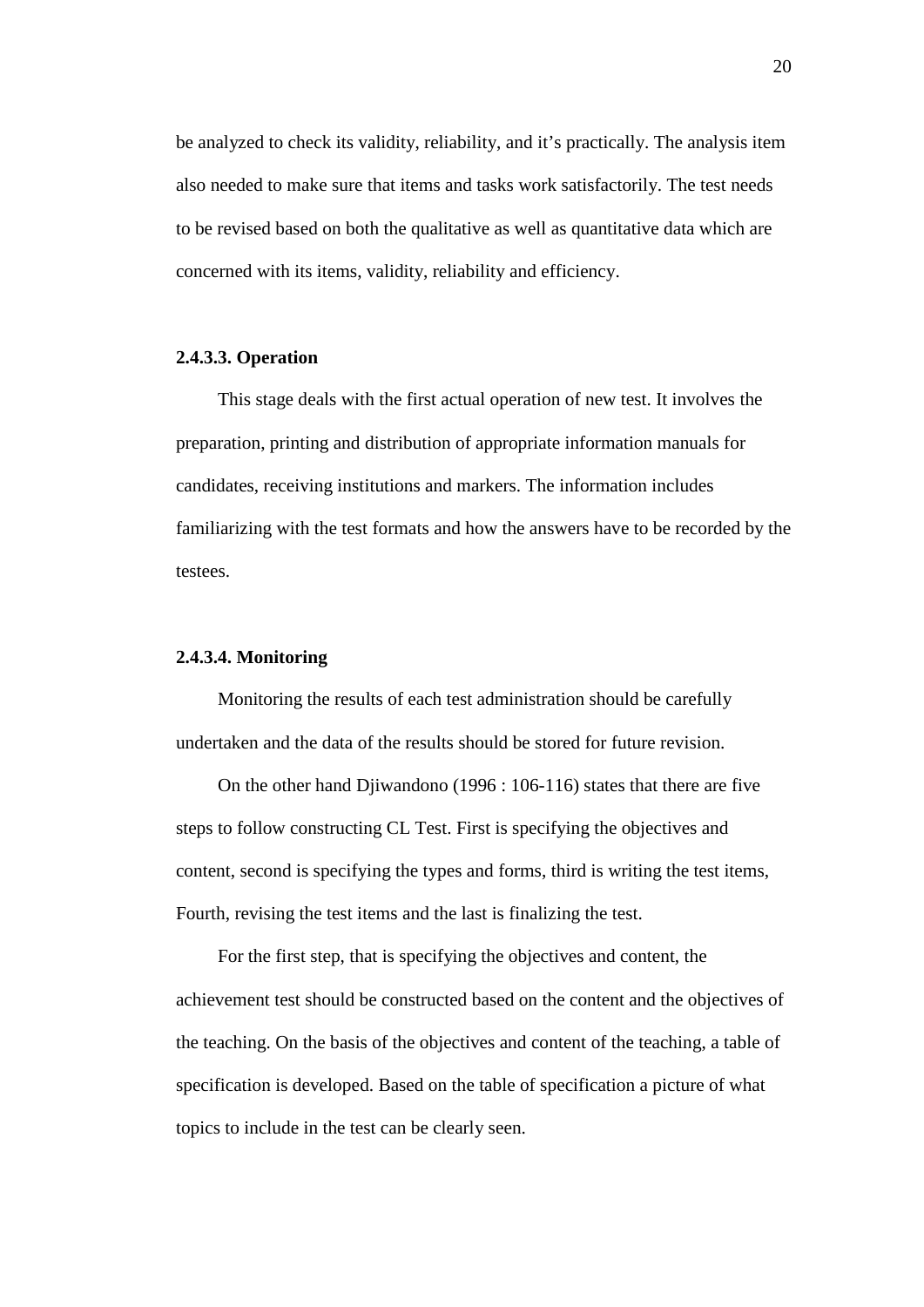The next step is determining the types and forms. There are a lot of factors to be considered in determining the types and forms of test. Such as the number of participants, the materials to cover, the time to administer the test, the teachers ability to develop the test, the practicality of administering the test, the scoring and grading and etc. The weaknesses of each test format, has to be carefully considered.

For the third step, that is writing the test items. This step begins with determining the number of test items, which depends on the types and forms of test. The type chosen determines the number of items to be developed. After determining of test items, the writing of the test items can be done. The number of test items prepared should be more than those needed in the real test so that when there are some items that do not work well in the development can be dropped without constructing other items. The test items should be written clearly so as to be easy to understand. In addition, when writing multiple choice items, the writing of the choices that consist of the answer key and destructors has to be similar in content, form and length. Moreover, the writing of the instructions of what to do and how to do should be clear.

The fourth is improving test items. The first draft of the test as the result of writing the test items at the begging stage still needs improvement. In doing the improvement there are at least three steps to follow. First, read trough the whole test, second, ask other comments or opinions to other people and the last, try out the draft to the target students. The first step of reading through the draft of the test can be done by the test constructor himself. The second step can be done by asking other teachers or experts to give critical comments, suggestions, and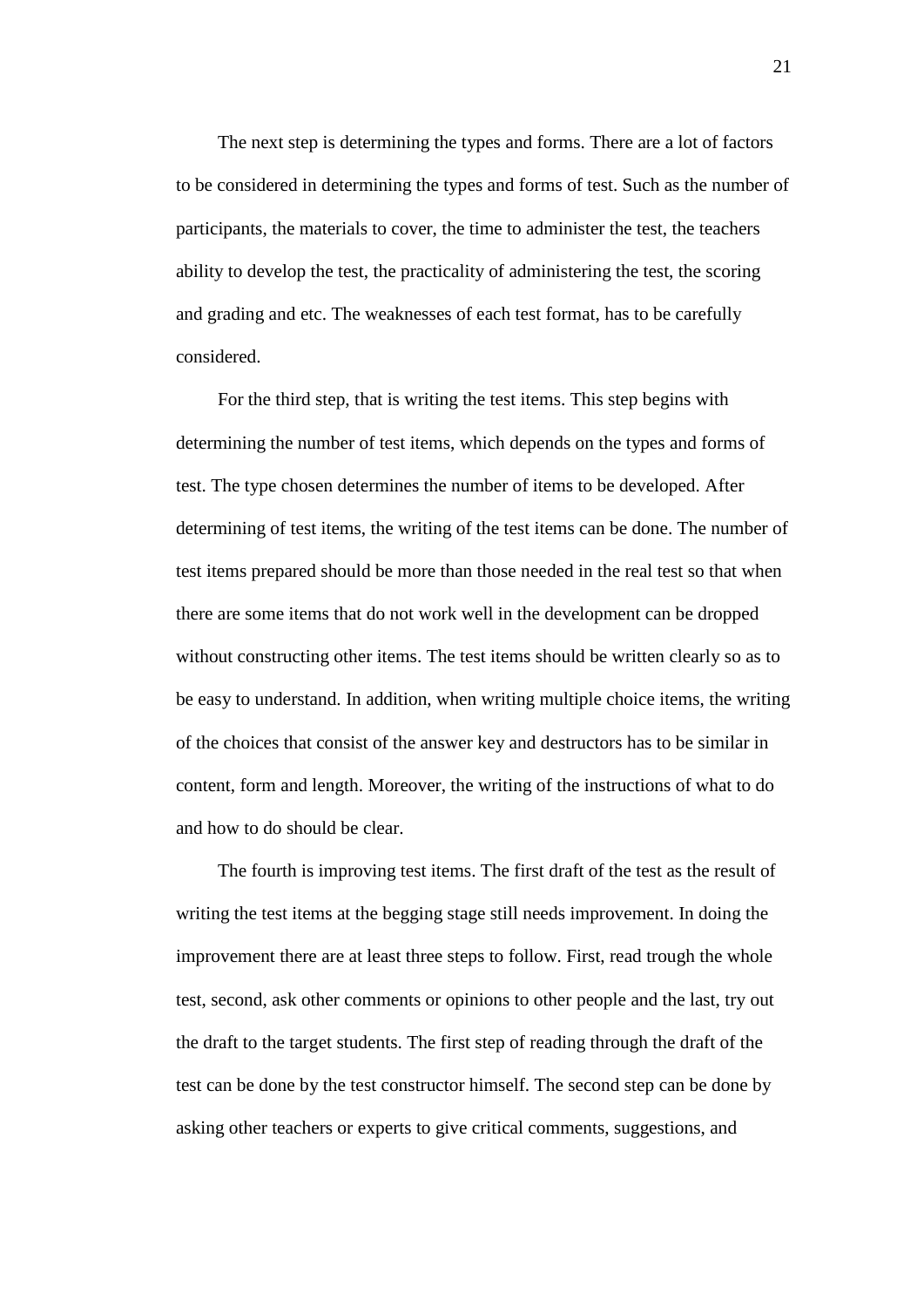opinions about the test. The third step can be done by trying out the draft of the test to the target students. This last step is used to see the characteristics of the test especially the validity, reliability, practicality and also the effectiveness of the test items like the difficulty index, and discrimination index. These efforts are conducted to improve the draft of the test to make a better test.

The last is about final test draft. Through the previous steps of developing the test, it is expected that the final test has fulfilled the important aspects as good test. That is clear objective, form and type of the test. The characteristic of the test are also understood, such as validity, reliability and practicality. More complete information of the test also includes difficulty index and discrimination index. Answer key of objective test, how to score and grade the student's answers need to be prepared. Therefore, the final complete test should be clear for students and for the teachers who administer and score the test.

# **2.4.4. The Methods of Communicative Language Test**

Communicative Language Test includes tests of all the four language skills of speaking, listening, reading and writing.

The format of testing speaking according to Weir (1990 : 42-85) include verbal essay, oral presentation, the free interview, the controlled interview, information transfer that is description of picture sequence and questions on single picture, interaction tasks and role play. O'Malley and Pierce (1996) in Harsono (2004 : 8) suggest four types of test formats of speaking such as oral interview, story or text retelling, projects/exhibition and experiment/demonstration. On the other hand, Madsen (1980 : 202) proposed seven types of test format of speaking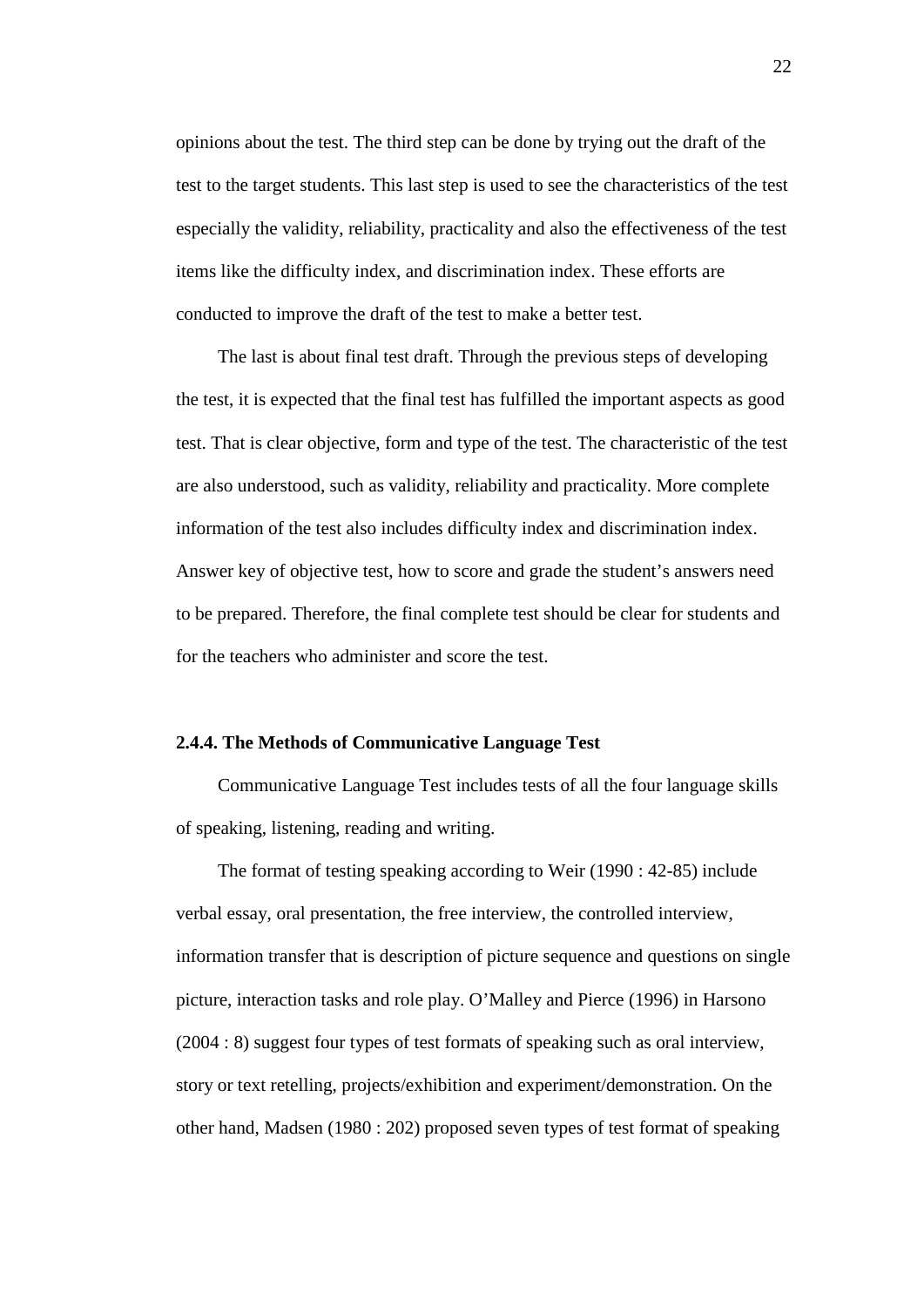like directed response, picture cues, reading aloud, mimicry/imitation, directed response role play, guided technique, and oral interview. Moreover, (Brown, 2004 : 140-183) proposed several speaking assessment tasks such as, Word repetition ask, Phonepass test, Reading aloud task, Dialogue, Monologue, Describing pictures, Interview, Comprehension test, Conversations, Standard greetings, Small talk, Simple request, Sharing, discussions, Speeches, Oral presentation, Monologue and Story telling

The test of listening comprehension includes multiple-choice questions, short answer questions, and information transfer techniques for testing extensive listening skills, on the other hand dictation, and listening recall for testing intensive one (Weir, 1990 : 89)

Moreover the tests of reading comprehension include multiple choice questions, short-answer questions, cloze procedure, selective deletion gap filling, cloze elide and information transfer.

The formats for testing writing include editing task for indirect methods for assessing linguistic competence like essay test, controlled writing tasks and summarizing for the direct testing of writing.

### **2.5. Speaking Assessment**

Speaking is productive skill that can be directly and empirically observed. Those observations are colored by the accuracy and effectiveness of a student's listening skill, which necessary compromises the validity and reliability of an oral production test. According to Bachman (1990 : 160), assessment needs to be theory driven. The concept of validity, reliability, and efficiency affect assessment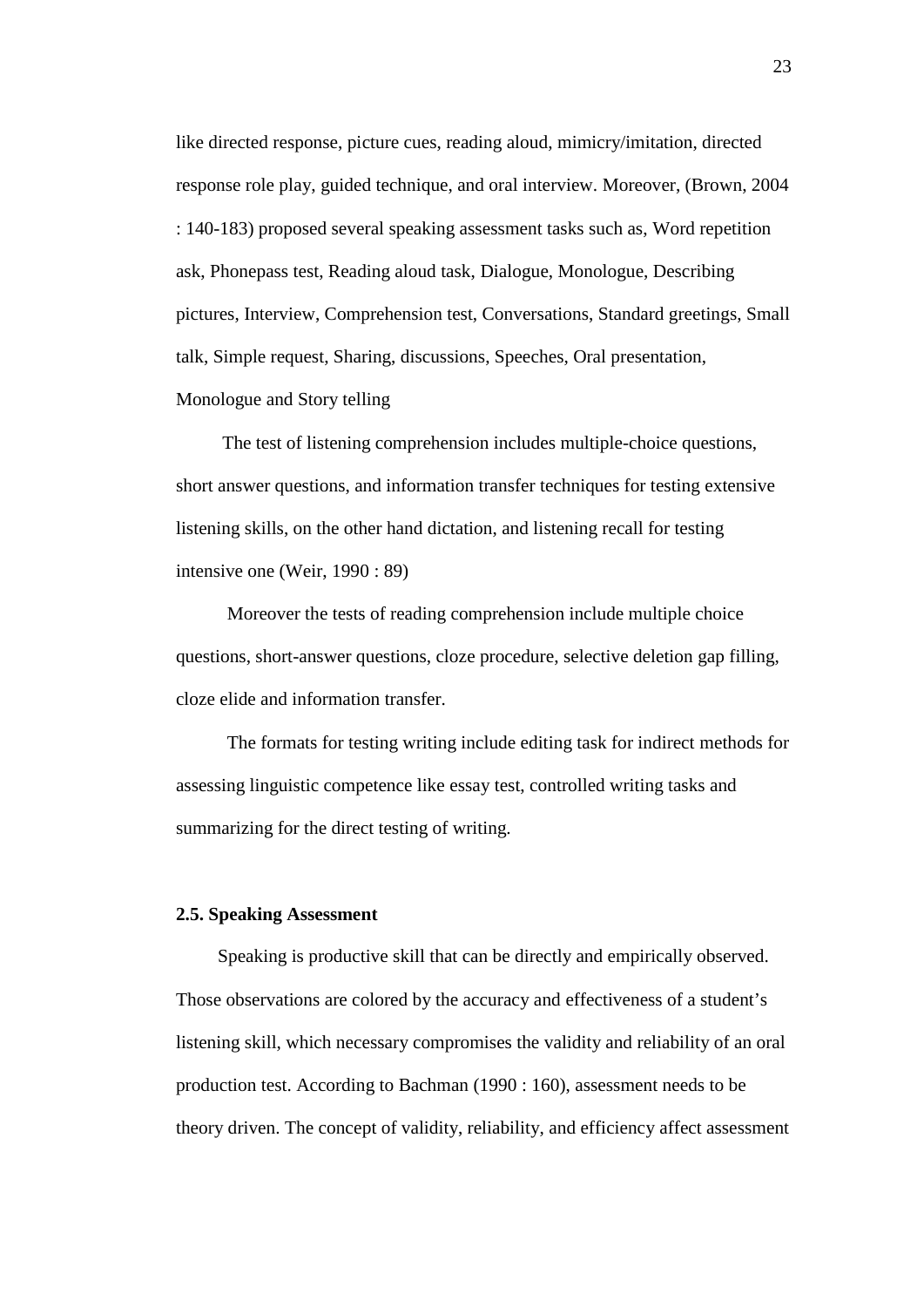design. In this section the various types of validity, reliability and efficiency will be discussed.

## **2.5.1. Validity**

Validity is concerned with whether a test measures what it is intended to measure (Weir, 1990 : 24). Validity is the central problem in foreign language testing. It seems validity is the important thing in language test. The content validity of the test should be matches with the content of the course of the study, what teachers can do is to match the content of the course objectives and syllabus design with the test items. This attitude by teachers is crucial in classroom test because teachers may tend to use test tasks different from the course objectives especially when oral aspects are involved.

There are some various types of validity such as Face Validity, and Construct Validity. Face validity pertains to whether the test 'looks valid' to the examinees, the administrative personnel and other technically untrained observers (Bachman, 1990 : 285). Face validity is a must in a classroom speaking test, because the students' motivation is promoted for speaking if a test has good face validity. He also highlighted that construct validity is the most fundamental validity for a speaking test. Construct validity examines if the test matches a theoretical construct. Construct Validity is used to make inferences of the given test score. A construct is an ability that provides the basis for a given test or test task and for interpreting scores derived from this task. Moreover, construct validity which we can interpret a given test score as indicator of the abilities, or constructs we want to measure.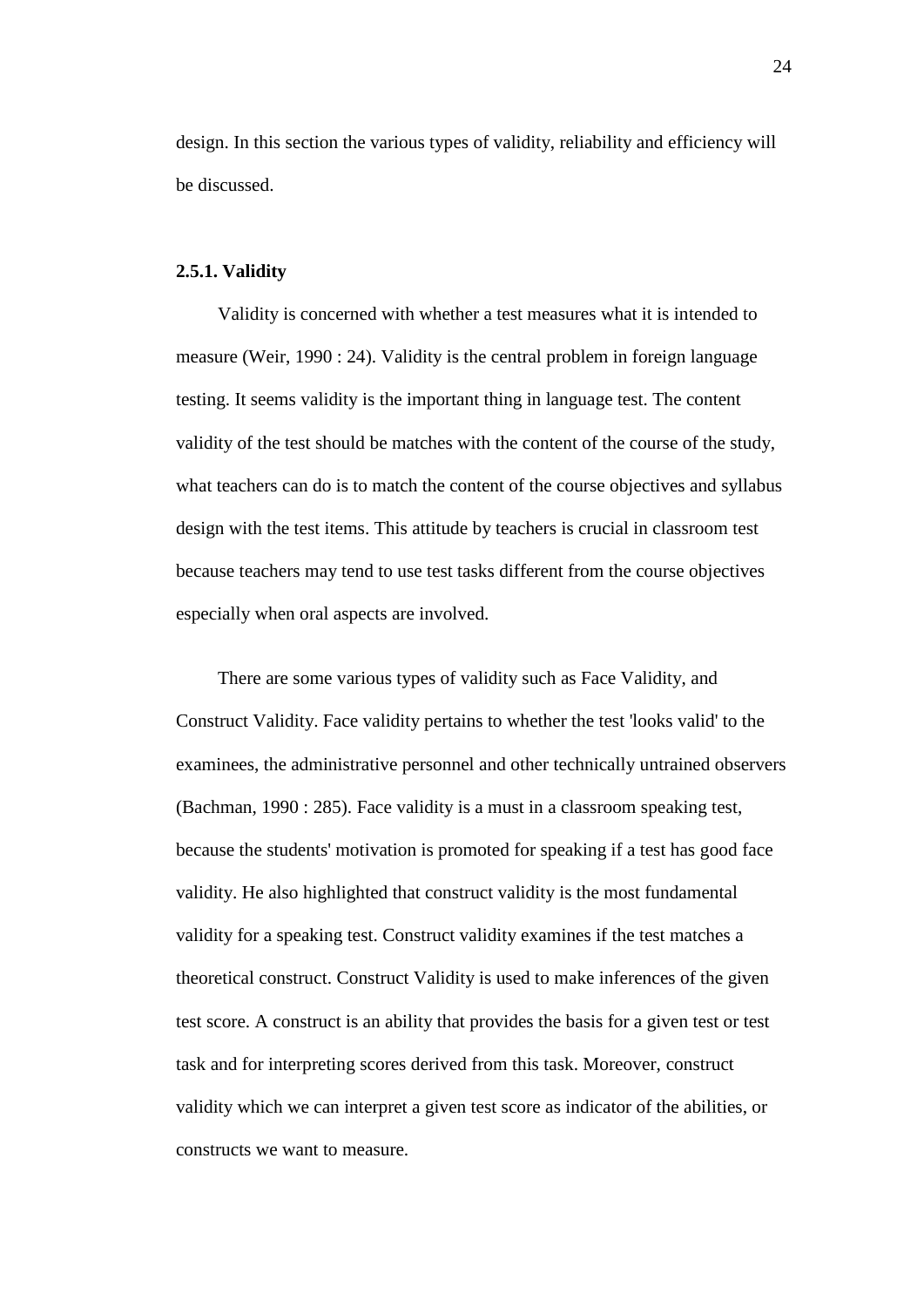## **2.5.2. Reliability**

Reliability means consistency across different characteristics of the testing situation. When the test has been tested to a particular group of students on two different occasions, the result will be consistent. Reliability is concerned with the extent to which we can depend on the test results (Weir, 1990 : 25). Although reliability is something needs to try to achieve in the tests, it may not be the prime consideration all the time. However, if a choice has to be made, validity is more important for speaking assessment.

## **2.5.3. Test Efficiency**

A valid and reliable test is useless if it is not practical. "This involves questions of economy, ease of administration, scoring and interpretation of results" (Bachman, 1990 : 34). The tasks should be the most efficient way of obtaining the information about the test takers, in this case the students. There are many difficulties that faced by teachers to make tests as short and practical as possible because the teachers cannot to spend much time in assessing students' communicative ability. However, this should never be allowed to put at risk test validity.

Therefore, there is a need to develop test formats that provide overall balance of reliability, validity and test efficiency in the assessment of communicative skills. Therefore, it is considered necessary to examine authenticity.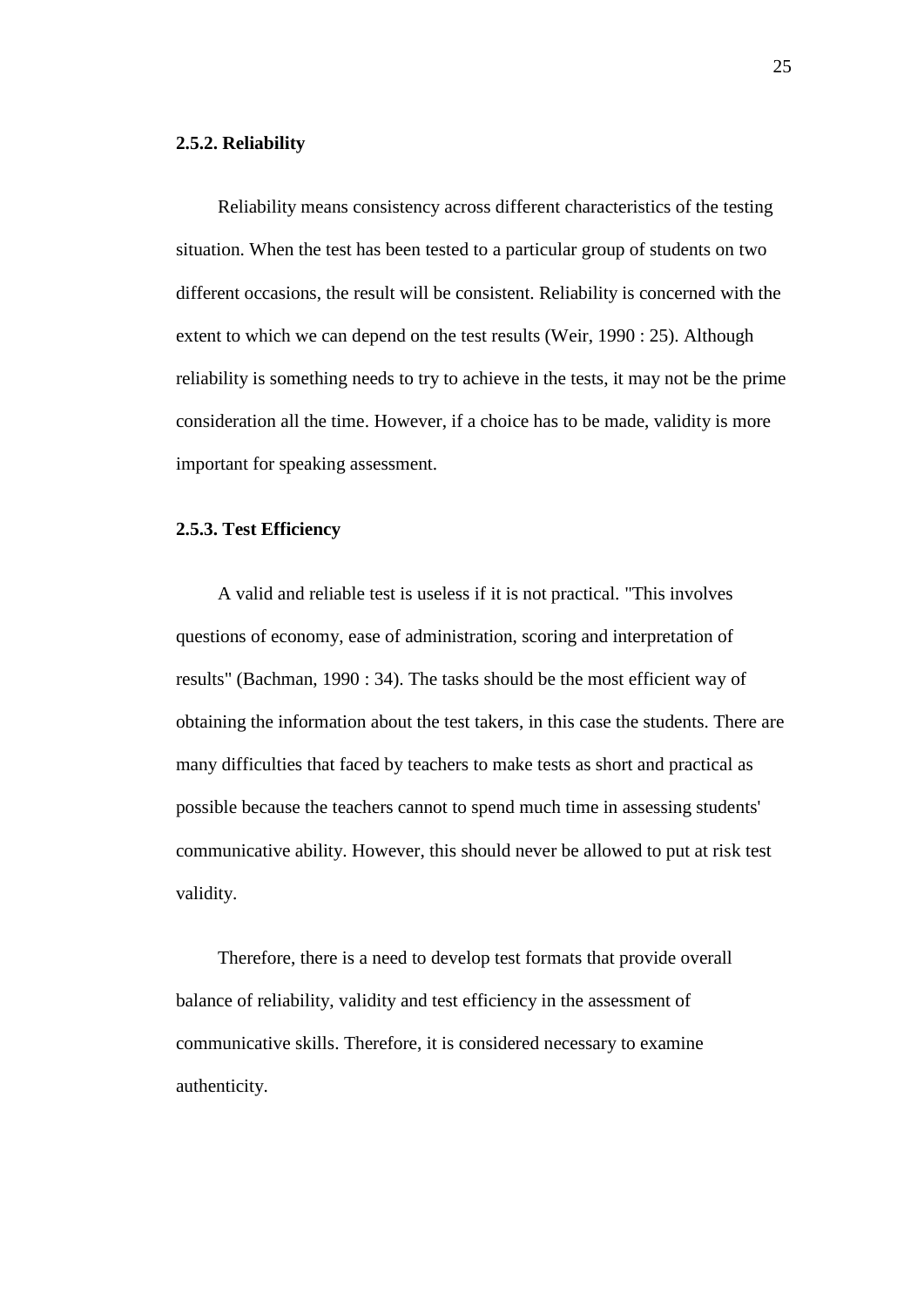### **2.5.4. Authenticity**

According to Bachman (1990 : 301), authenticity is defined as a quality of the relationship between features of the test and those of the non-test target-use context. There are two approaches on authenticity, such as the real-life approach and the interactional ability approach. Real-life approach tries to develop tests that mirror the reality of non-test language use. This approach has been considered as naive because the test setting itself does not exactly resemble its real-life setting. On the other hand this approach does not distinguish between language ability and the context in which this ability is observed, since non-test language performance constitutes the criterion for authenticity and the definition of proficiency.

## **2.5.5. Scoring**

The techniques for eliciting speech samples must be linked with appropriate scoring procedures. The decision as to whether to use a global or specific scoring procedure depends on the purpose of the test.

There are two ways of grading student speech, that is holistic scoring and objectified scoring. Holistic scoring concentrates on communication and tends to be selected when the teacher evaluates a wide variety of criteria simultaneously. The limitation of holistic scoring is that some teachers find it confusing to evaluate many things simultaneously (Bachman, 1990 : 134); it may be only those teachers with experience and training who can use holistic scoring effectively.

On the other hand, specific scoring procedures attempt to identify smaller units such as appropriateness, fluency, grammar, vocabulary and pronunciation.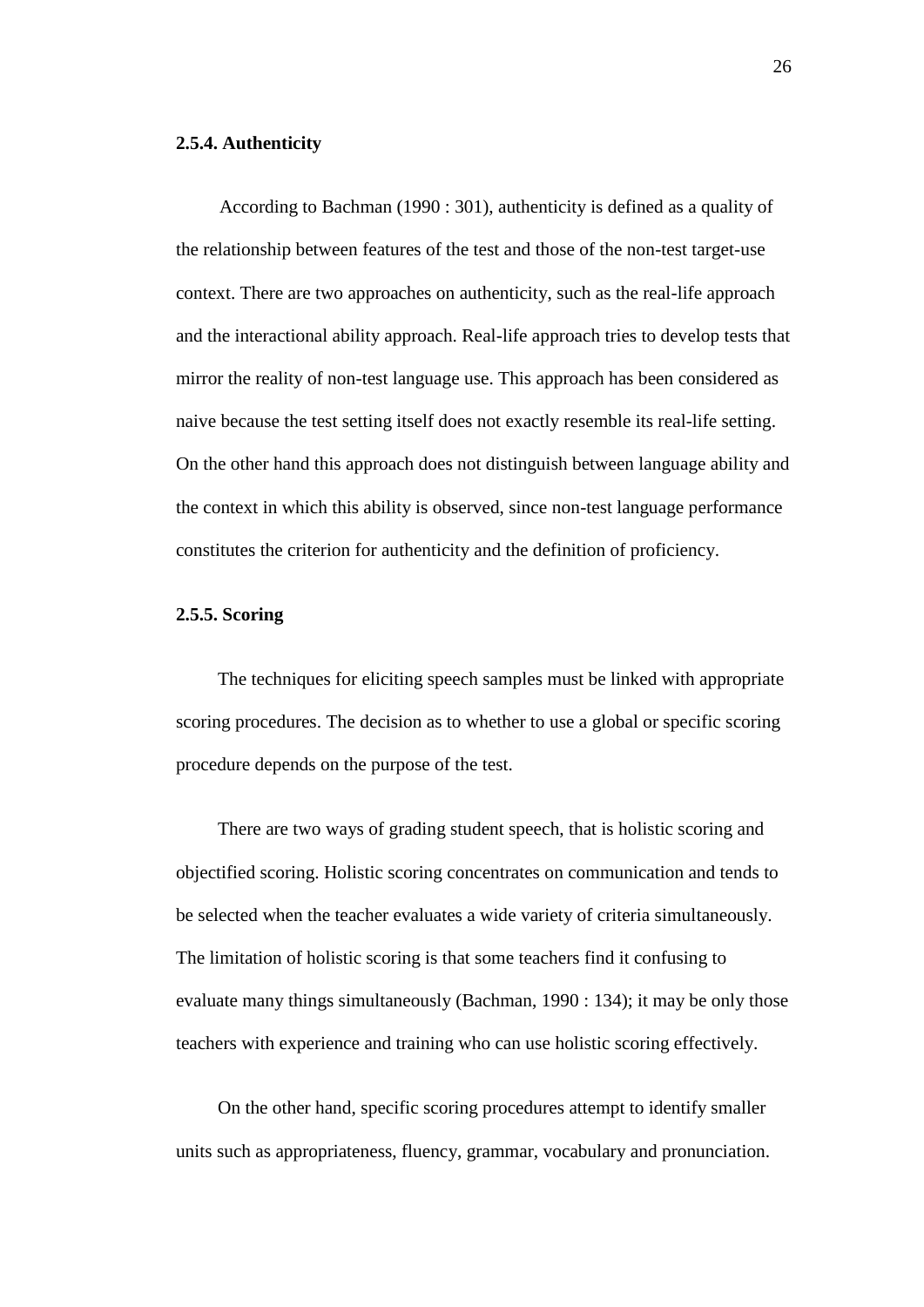Objectified scoring can be used by teachers with little training and by trained teachers who prefer evaluation which is consistent and easy to use. For most teachers, objectified scoring is a practical alternative. Even on a speaking test with objectified scoring, it is good to indicate student's performance. This can be done simply by an indication that the person is "high", "mid", or "low". The general rating can verify the teacher's objectified score.

There are important suggestions on scoring. One is to use a scoring sheet. It can be done by using rubrics, peer assessment or others instrument. Another suggestion is to score the speaking test immediately if possible. Usually the scoring of a speaking test is more accurate when it is done during the process of the test itself. So if they feel comfortable testing and scoring at the same time, it is recommended that teachers handle both together. Usually, however, it is difficult for teachers to handle both. The alternative method is to determine the score immediately after the test has been administered.

The third suggestion is that if the resources are available, the ideal method is to have an examiner and a scorer present during the test. The examiner can administer the test, while the scorer, located in a place so that he or she cannot easily be seen by the examinee, can record the information for the score.

## **2.6. The Types of Speaking Assessment**

There are many types of speaking assessment such as authentic assessment, performance assessment, portfolio assessment, and student self-assessment. Authentic assessment, according to O'Malley and Pierce (1996 : 4) described as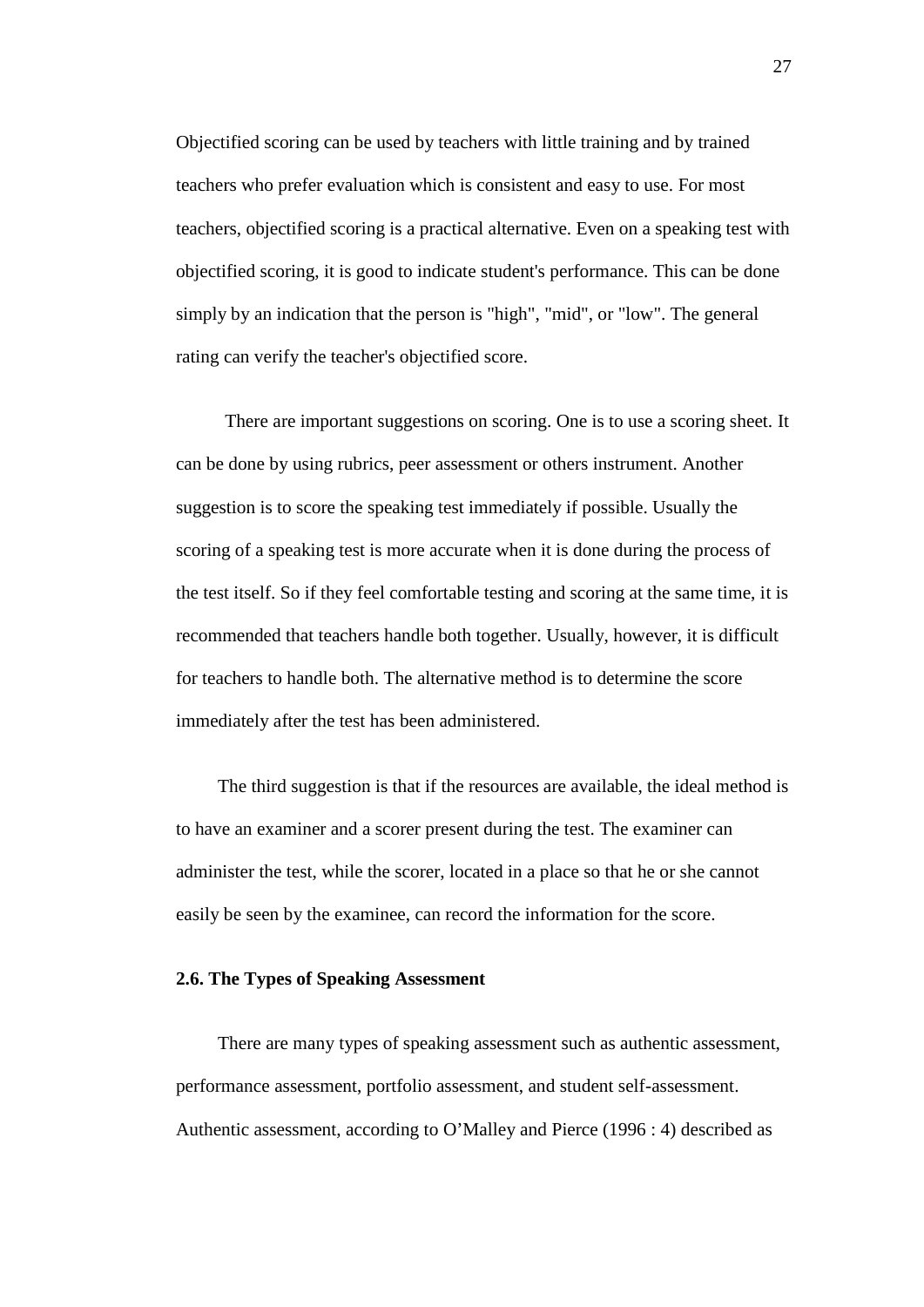the multiple forms of assessment that reflect student's learning, achievement, motivation and attitudes on instructionally classroom activities. They give three examples of authentic assessment, such as performance assessment, portfolios assessment, and student self-assessment.

Performance assessment, consist of any form of assessment in which the student constructs a response orally or in writing. The student response in performance assessment can be elicited by the teacher in formal or informal assessment context or probably observed during classroom instructional or noninstructional settings. Performance assessment requires student to do complex and important task using prior knowledge, recent learning, and relevant skills to solve realistic or authentic problems.

Portfolio assessment is a systematic collection of student work that is analyzed to show progress overtime with regard to instructional objective. Examples of portfolio entries writing samples, reading logs, drawings, audio or videotapes, or teacher and student comments on progress made by the student. The main features of portfolio assessment are the involvement of students in selecting samples of their own work to show the growth or learning overtime.

Student self-assessment is key element in authentic assessment and in selfregulated learning. In self-assessment, the students have their own strong motivation and strategy to accomplish specific purposes. Thus, the students make their own choices of learning activities, managing the time available for them, making use of available resources within or outside the classroom. Moreover, Self-regulated learners also collaborate with other students in exchanging ideas,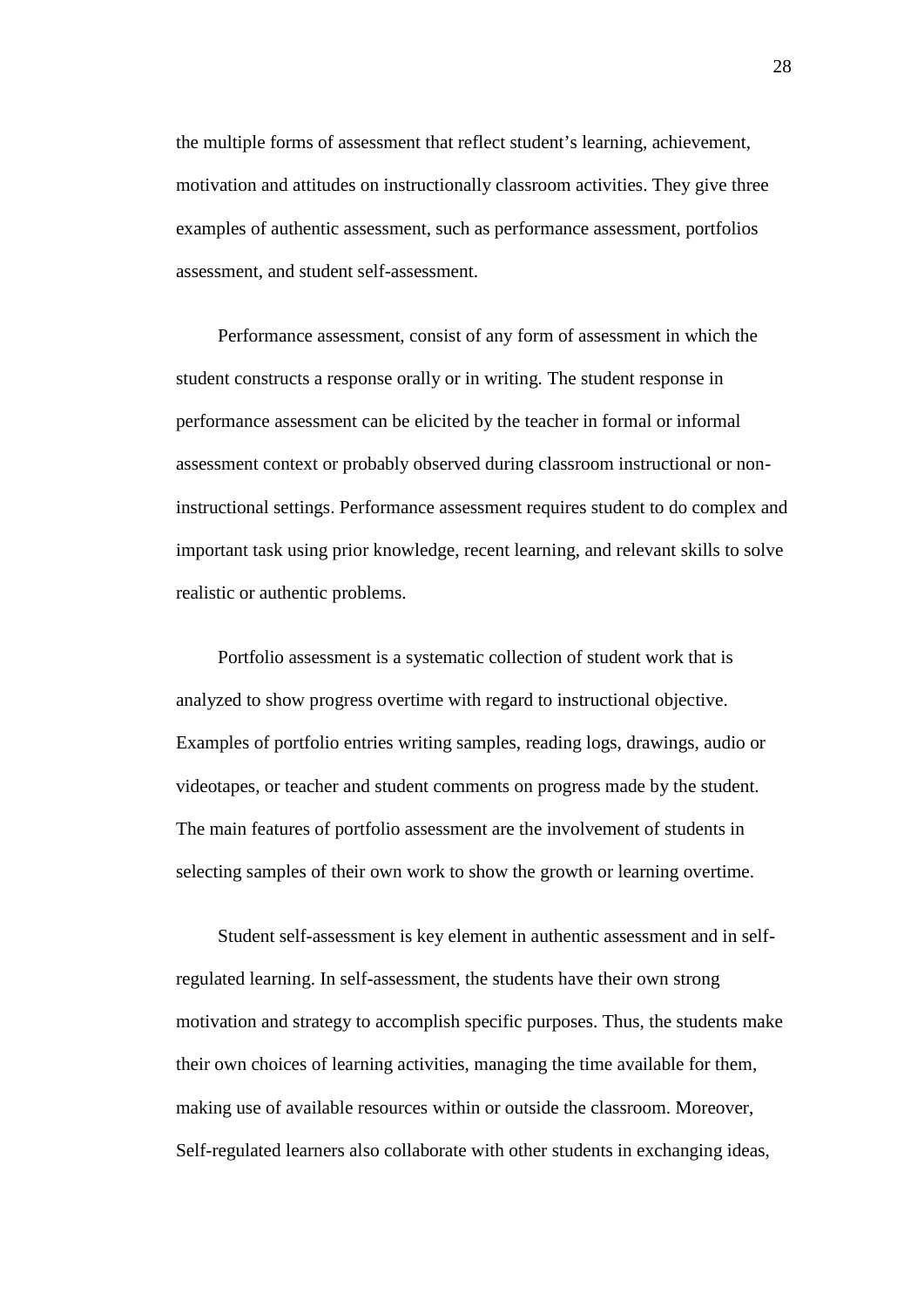eliciting assistance when needed and giving support to their peers. Self-regulated learners monitor their own performance and evaluate their progress.

## **2.7. The Types of Speaking Assessment Tasks**

There are many tasks which can be used in assessing speaking. Such as, Word repetition ask, Phonepass test, Reading aloud task, Dialogue, Monologue, Describing pictures, Interview, Comprehension test, Conversations, Standard greetings, Small talk, Simple request, Sharing, discussions, Speeches, Oral presentation, Monologue and Story telling (Brown, 2004 : 140-183)

## **2.7.1. Word Repetition Task**

Word repetition task is a kind of speaking assessment which can be applied to assess imitative level. In a simple repetition task the students as the test-takers repeat the stimulus, whether it is a pair of words, a sentence, or perhaps a question which is used to test intonation production. This activity is easy conducted in class.

### **2.7.2. Phonepass Test**

Phonepass test is a popular test that commercially available in many countries. The research on the Phonepass test has supported the construct validity of its repetition task not just for a student's phonological ability but also for discourse and oral production ability.

The Phonepass test elicits oral production over a telephone which supported by computer system. In this case the students as the test-takers read aloud, repeat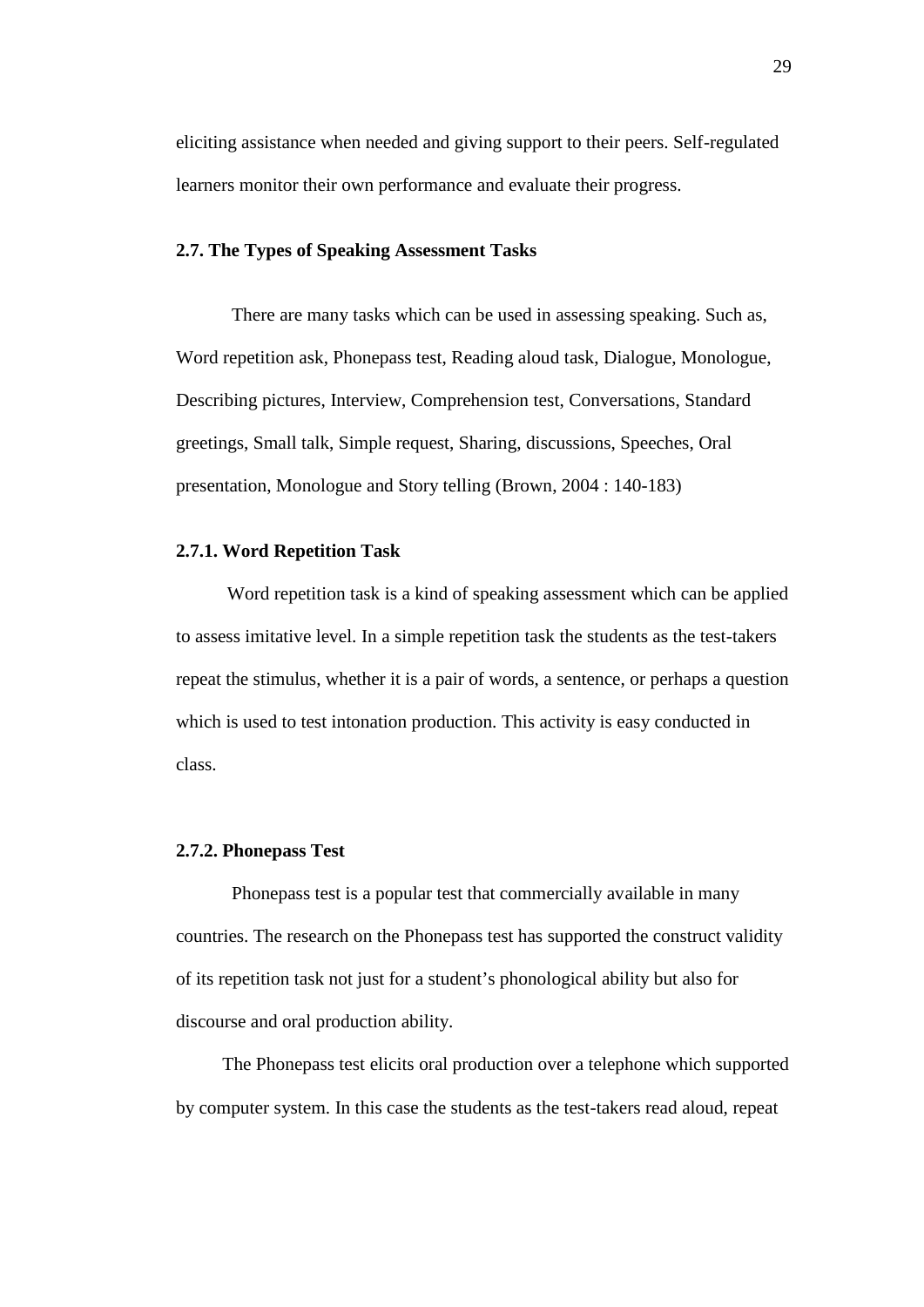sentences, say words, and answer questions. Thus, with a sheet as reference, the students are directed to telephone a designed number and listen for directions.

The scores of the Phonepass test are calculated by computerized scoring template and it's reported back to the students. Six scores are given which overall score between 20 and 80 and five subscores on the same scale that rate pronunciation, reading fluency, repeat accuracy, repeat fluency, and listening vocabulary.

#### **2.7.3. Reading Aloud Task**

Reading aloud task include reading beyond the sentence level up to one paragraph or two. This technique is easily administered by selecting suitable passage. It can be done by recording the test-taker's output. The scoring is relative easy because all of the test taker's oral production is controlled.

In this case the students as the test-takers just read a passage loudly and it can be recorded on tape while the test administrator, it means the teacher, can score directly or listening to the recording.

### **2.7.4. Monologue**

Monologue is one of the tasks that can be used to evaluate the student's oral production. In which the student as the test-taker speak individually in front, by delivering some messages. In monologue the student may be speaking his or her thoughts aloud or speaking to the audience. In addition, monologue is across the range of dramatic media, such as play and demonstration of certain activity.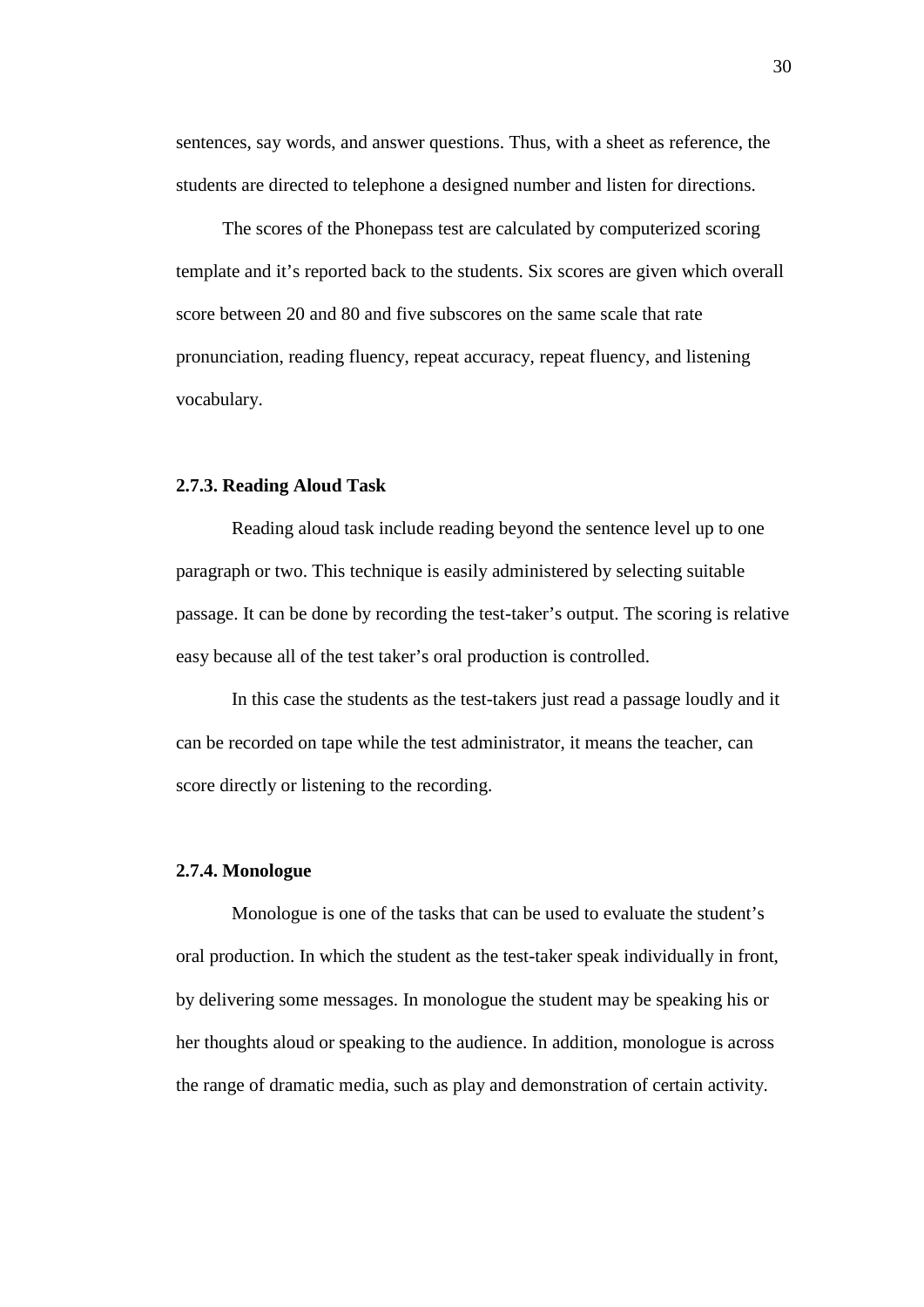## **2.7.5. Dialogue**

This type of assessment task is used to elicit intensive level. A dialogue is a conversation between two or more people. The dialogue task can be done in pair or among the students which talk about many topics. Another famous task is dialogue completion task. Which are the test-takers require to read dialogue in which one speaker's lines have been omitted. Test-takers, in this case the students, are given time to read through the dialogue to get its gist and to think about appropriate lines to fill in. then the test administrator produces one part orally, while the test-taker responds.

## **2.7.6. Directed Response**

In this type of task, the test administrator elicits a particular grammatical form or a transformation of a sentence the tasks are clearly mechanical and not communicative but they require the process to produce the correct grammatical out put. For example, "tell me he went home", "tell me that you like rock music".

### **2.7.7. Describing Pictures**

Describing pictures is the popular task used in assessing speaking. In this case, the test taker just describes the picture by using his/her own language. There are many types of describing pictures task. Such as describing place, describing person or animal, picture cued task, and etc.

Picture cued task is one of the more popular ways to elicit oral language performance at both intensive and extensive levels. It needs description from the students. The pictures may be very simple, designed to elicit a word or a phrase or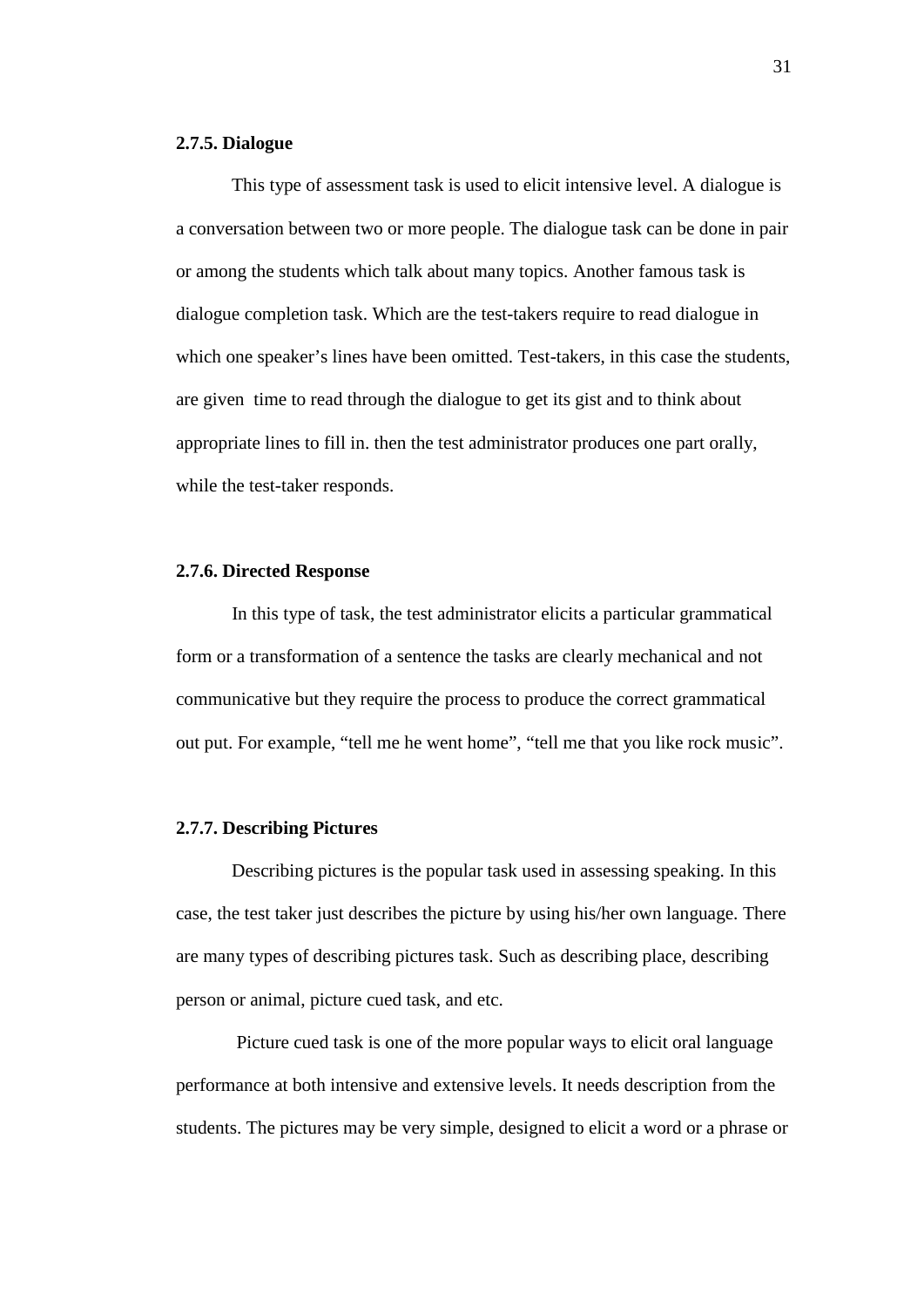composed a series that tells a story in line with the command. There are many types of picture cued tasks, such as picture-cued of minimal pairs; picture-cued of comparatives; picture-cued of future tense; picture-cued elicitation of nouns, negative responses, numbers, and locations; and map-cued elicitation of giving directions.

## **2.7.8. Oral Presentation**

Oral presentation is speaking assessment task that can be used to elicit extensive level. In this case the test- taker presents a report, a paper, a marketing plan, a sales idea, or design of anew product, or a method. For oral presentations, a checklist or grid is a common means of scoring or evaluation.

## **2.7.9. Interview**

In oral interview a test administrator and a test-taker sit down in a direct face to face. The interview may be recorded for listening, is then scored of its accuracy in pronunciation and grammar, vocabulary usage, fluency, sociolinguistic appropriateness, task accomplishment and even comprehension. Moreover, Michael Canale (1984) proposed a framework for oral proficiency testing. He suggested that the test-taker will perform well through four steps:

## a. Warm up

At the beginning can be started by small talk, the interviewer helps the students as test-taker become comfortable with the situation. No scoring of this phase takes place.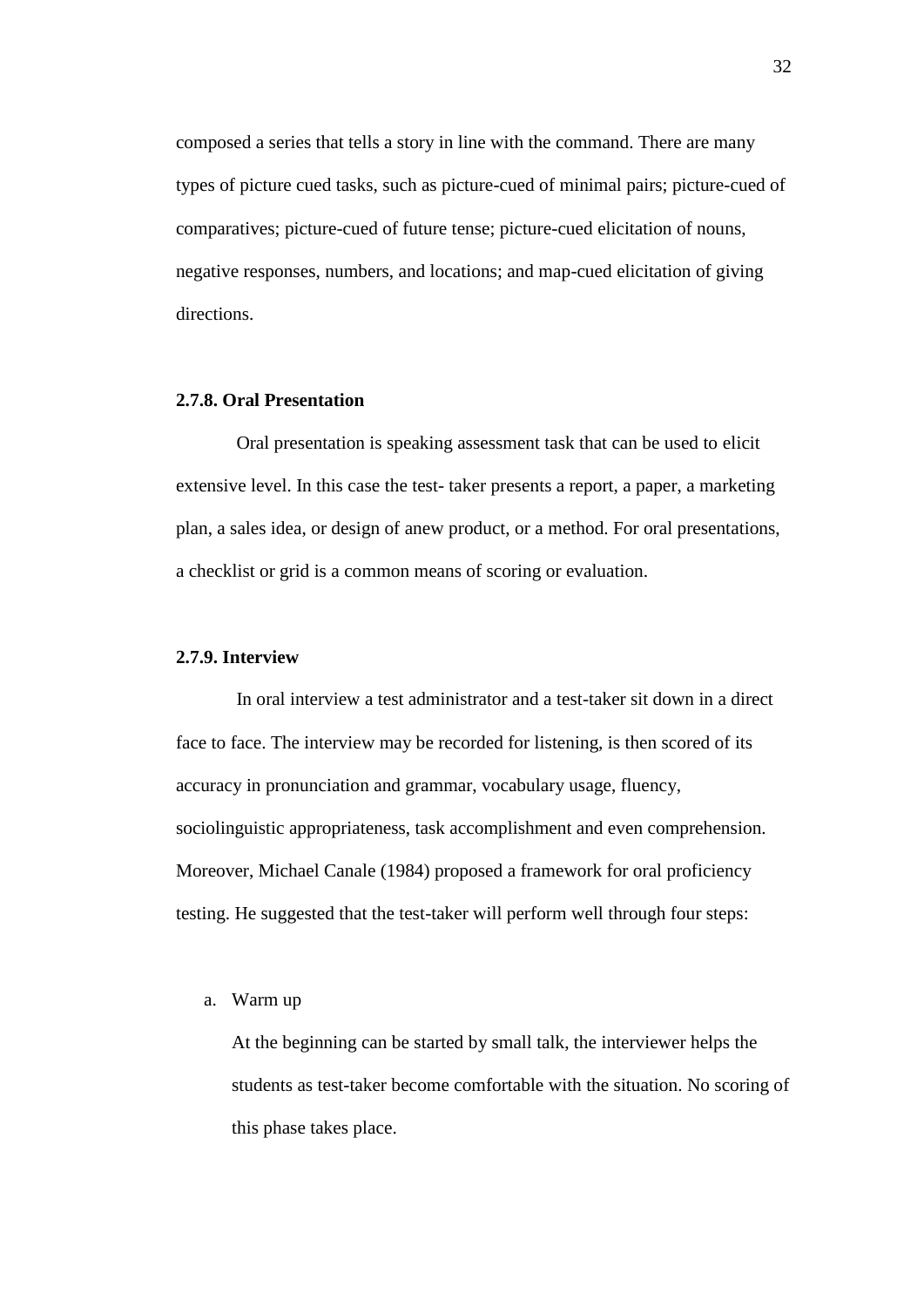b. Level check

In this stage the interviewer stimulates the students response using expected or predicted forms and function. Moreover, the interviewer explains the data of the student's level. The responses may take very simple or very complex depend on the level.

c. Probe

Probe questions might challenge the students to go to the height of their ability. It means that the interviewer intends to discover the students' ability through increasing difficult questions. Response to probe questions may be scored or they may be ignored if the student displays an in ability to handle such complexity.

d. Wind down

This final phase of the oral interview is a short period of time in which the interviewer encourages the test-taker to relax with some easy questions. This part is not scored.

## **2.7.10. Role play**

Role play is a popular pedagogical activity in communication language teaching classes. As an assessment device, role play opens the opportunity for the test-takers to use discourse that might be difficult to elicit. In another words the test-takers is pretend to be another person, it can be said like an actor and it is performed on stage. Through this technique the test-taker can expose their creativity in performing. The test administrator must determine the assessment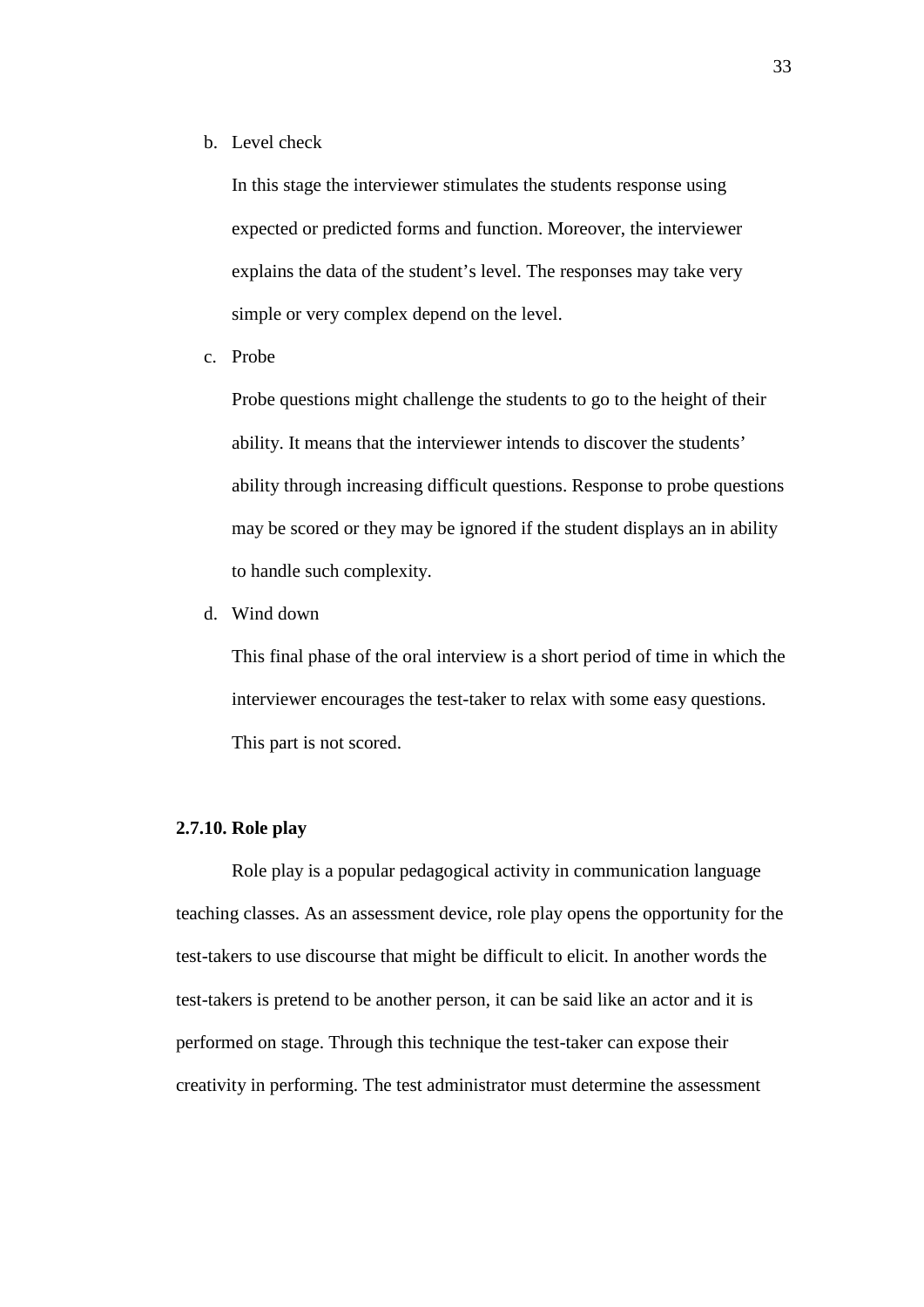objectives of the role play then devise a scoring technique that appropriate to score those objectives.

## **2.7.11. Sharing**

Sharing is conversation between two or more students or between students and teacher. In this task the students or the teacher offer the occurring problem each other. Therefore, they also give the solution of the problems. In this case, the teacher as assessor can observe the students' speaking ability directly because the teacher knows the original utterances.

## **2.7.12. Discussion**

As formal assessment devices, discussions among students are difficult to specify and even more difficult to score. But as informal techniques to assess learners, it offers a level of authenticity and spontaneity that other assessment tasks may not provide. Discussion may be appropriate tasks to elicit and examine as politeness, formality, expression, clarifying, questioning, paraphrasing, comprehension, and intonation patterns. Assessing the performance of participants through scores or checklist should be carefully designed to suit the objectives of discussion. Of course, discussion is an integrative task and it is advisable to give information of the learners' ability.

## **2.7.13. Conversation**

A conversation is communication by two or more students but only use the mouth. A successful conversation includes mutually interesting connections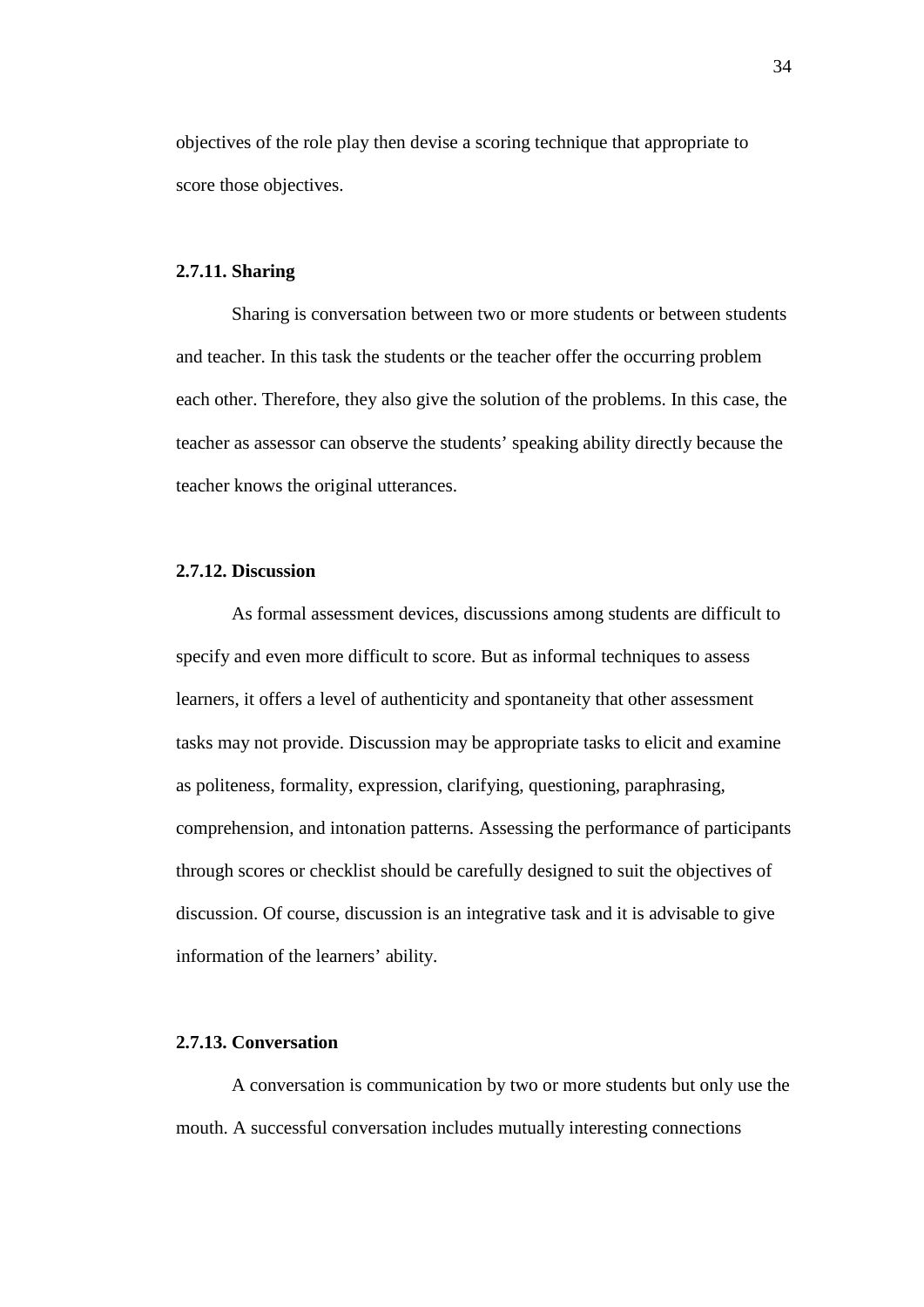between the speaker and the hearer. Moreover, conversation is focuses on understanding of language which is spoken by the speaker, not focused on grammar, pronunciation or fluency. So, if the hearer can understand well what the speaker said, it can be stated that the conversation is successful.

# **2.7.14. Speech**

Speech is the most popular ways to produce an oral skill. A speech is an oral presentation by one person directed at a group. It means this task is done individually by each student through performing his or her speech in front of the audience. Thus the teacher can score directly by observing the student's performance.

# **2.7.15. Story Telling**

In this type of task, the students hear or read a story or news event which they are asked to retell. This task is different from the paraphrasing task in which it is longer stretch of discourse and a different genre.

#### **2.7.16. Question and Answer**

Question and answer task can consist of one or two questions from an interviewer, or they can make up a whole of questions and prompts in an oral interview. They can vary from simple question like "What is this called in English?" to complex questions like "What are the steps governments should take?". In designing the questions for test-takers, it is important to know the reason of asking those questions. There are two kinds of eliciting questions such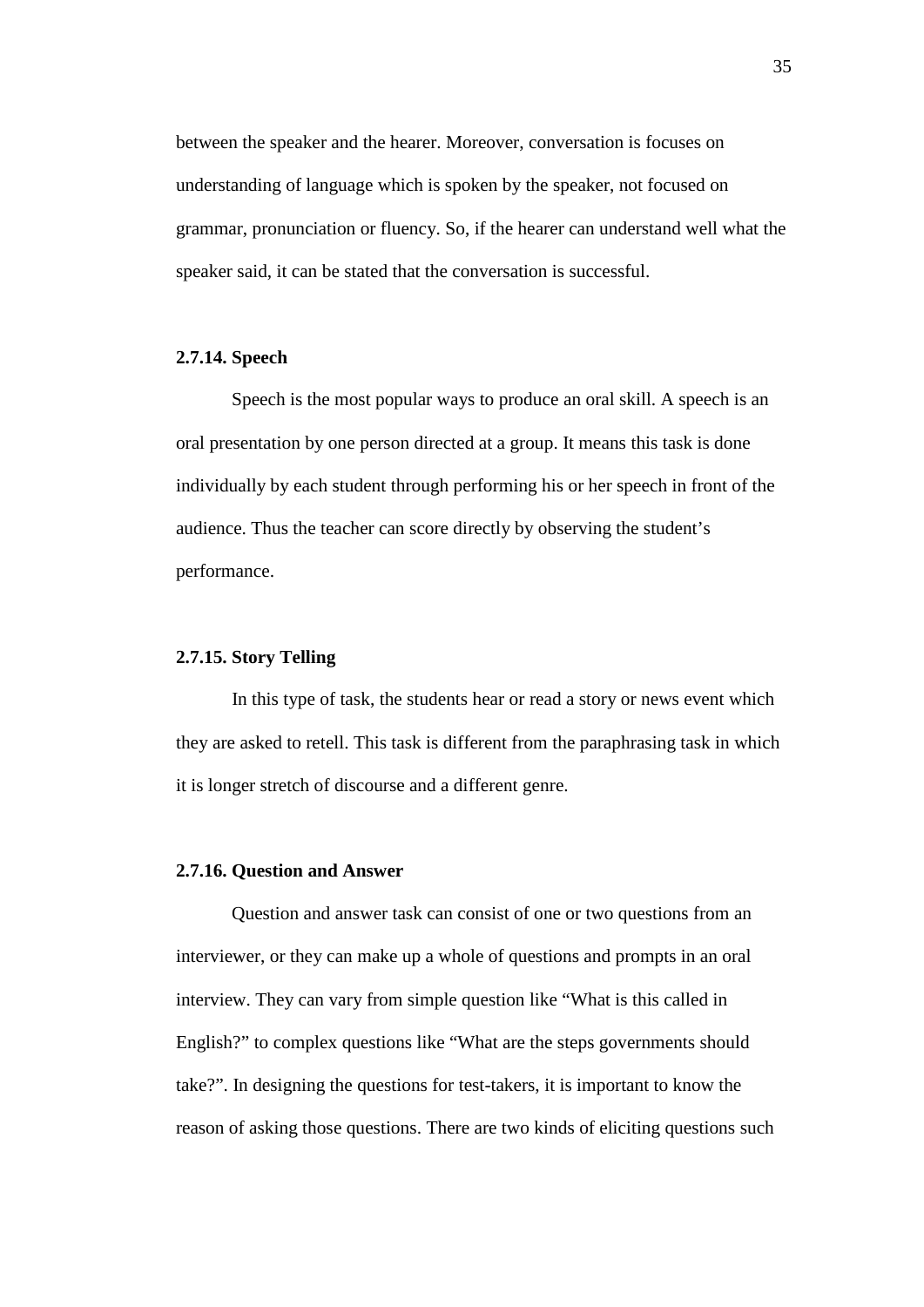as the questions that used to elicit open-ended responses like "What do you think about the weather today?" and eliciting the questions from the test-taker like "Do you have any questions for me?"

### **2.7.17. Paraphrasing**

Another type of assessment task that can be categorized as responsive task is paraphrasing. In which, in this task, the test taker read or hear a limited number of sentences and produce a paraphrase of the sentence. There are two ways that can be used as the materials in paraphrasing task such as paraphrasing a story and paraphrasing a phone message. In paraphrasing a story, the first thing that should be done by the test taker is hear the story which spoken. Then he or she has to paraphrase the story in his or her own words. On the other hand, in paraphrasing phone message, the test-taker must relay information from a telephone call and then he or she responds with two or three sentences.

## **2.7.18. Debate**

Debate is the famous way in assessing speaking skill. This task is more effective to observe students' speaking proficiency, especially for transactional setting. This task is also easy conducted in class. Usually, a debate is conducted by two students or by two groups who has different argument. Therefore, they can share their argument or opinions which in contras with others.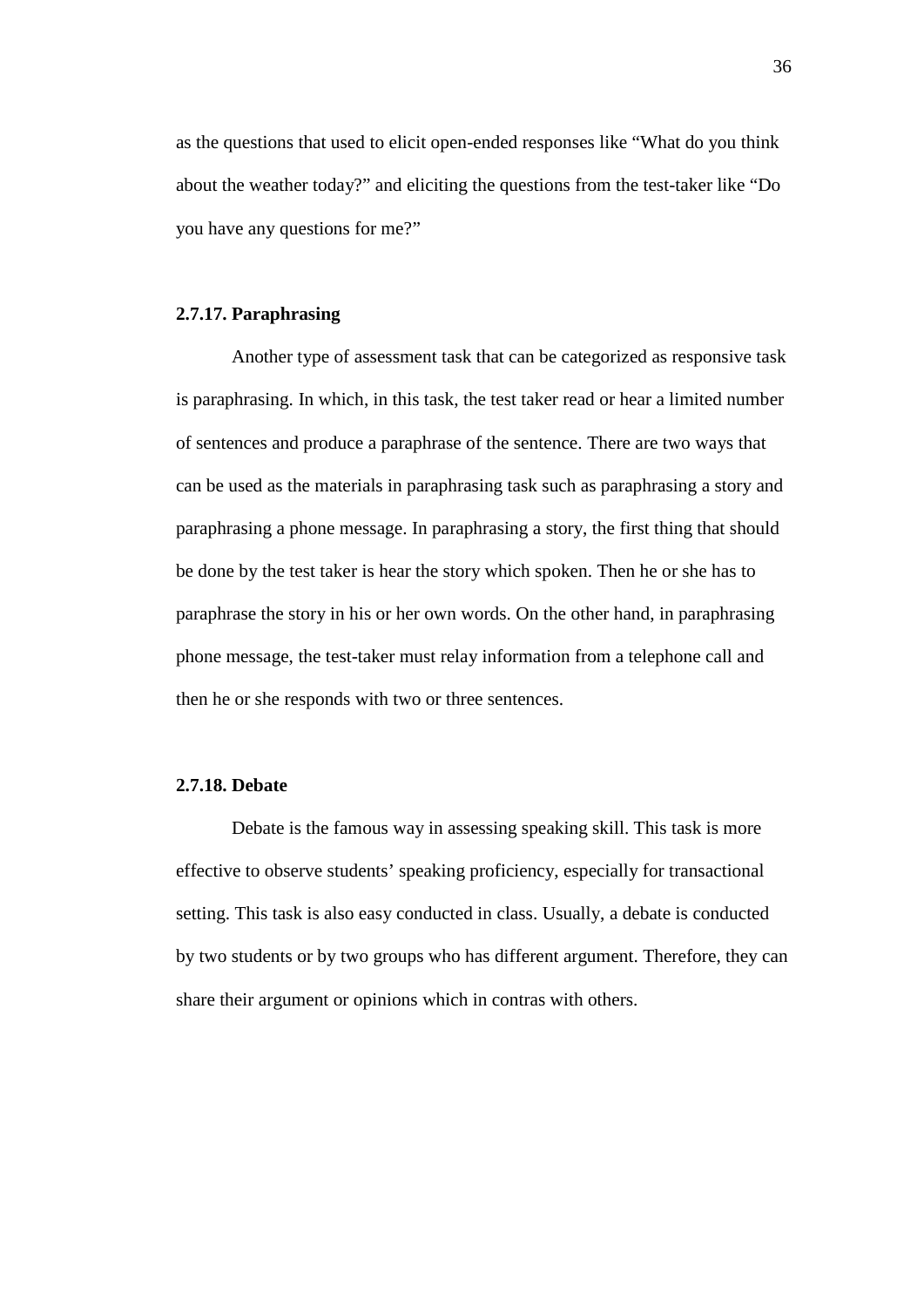## **2.8. Basic Types of Speaking**

There are many types of speaking that can be assessed based on the classification of the level, such as, imitative, intensive, responsive, interactive and extensive (Brown, 2004 : 139)

## **2.8.1 Imitative**

As the basis of types of speaking performance is the ability to imitate a word or phrase or possibly a sentence. Criterion performance in imitative may include phonetic level of oral production, a number of prosodic, lexical and grammatical. However it is stressed on pronunciation. It means that no inferences are made about the test taker's ability to understand or convey the meaning or even to participate in an interactive conversation. The role of listening here is just to allow the speaker to retain the short stretch of language that must be imitated. Example of imitative assessment tasks include word repetition task and phonepass test.

## **2.8.2. Intensive**

A second type of speaking frequently employed in assessment context is the production of oral language which designed to demonstrate the competence such as grammatical, phrasal, lexical, or phonological relationship. Such as intonation, stress, rhythm, juncture and etc. on intensive speaking the speaker must be aware of semantic properties in order to be able to respond. The examples of intensive assessment tasks include directed response task, reading aloud, sentence and dialogue completion; limited pictured cued tasks including simple sequences; and translation up to the simple sentence level.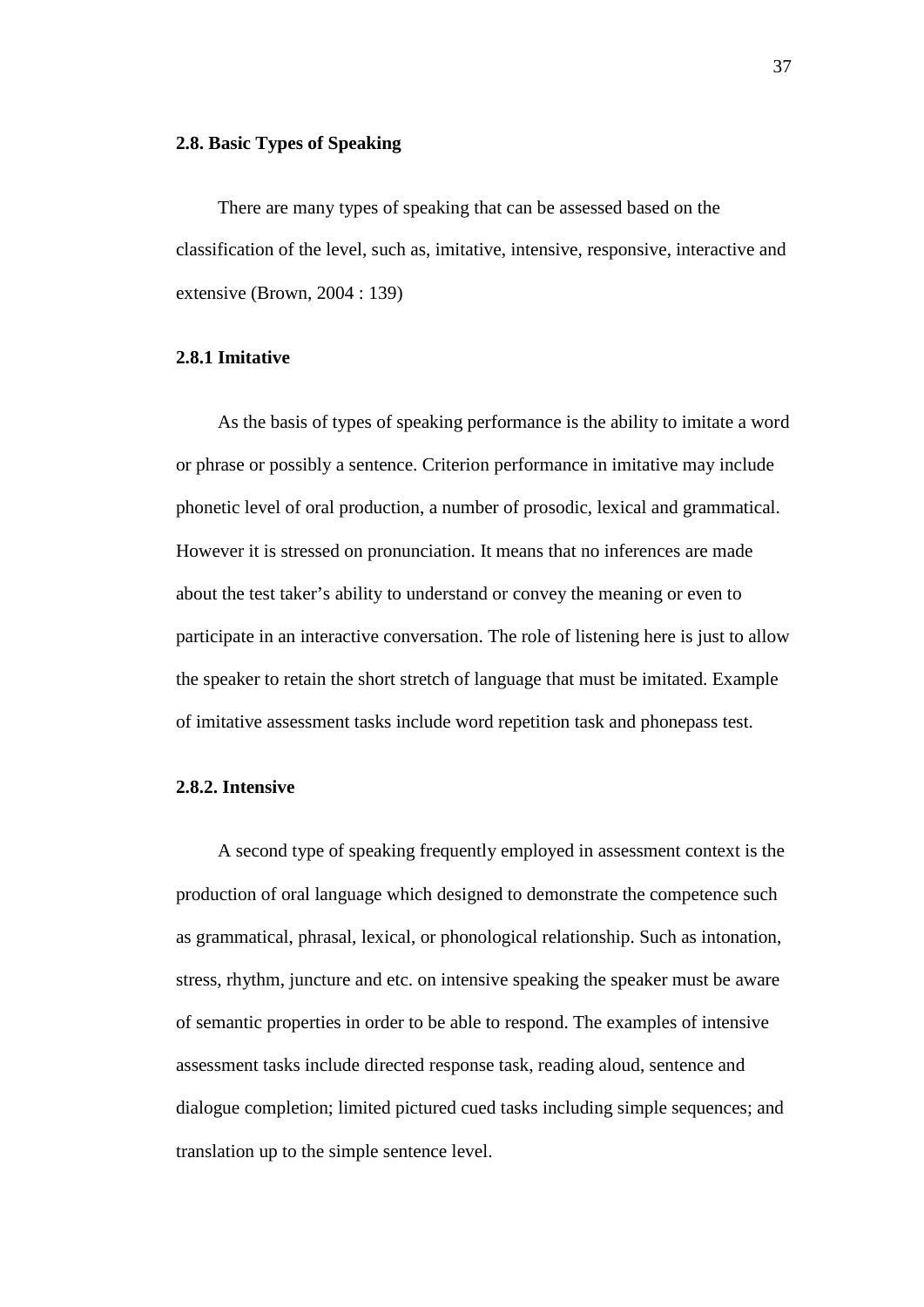#### **2.8.3. Responsive**

Responsive assessment task include interaction and test comprehension but at some limited level of short conversations, standard greetings, question and answer, and paraphrasing, the stimulus is almost always a spoken prompt.

## **2.8.4. Interactive**

The difference between responsive and interactive speaking is in the length and complexity of the interaction, which sometimes include multiple exchange or multiple participants. While, interaction can take the two forms of transactional language, which has the purpose of exchanging specific information or interpersonal exchanges, which have the purpose of maintaining social relationship. In interpersonal exchanges, oral production can become complex with the need to speak in casual register and use colloquial language, ellipsis, slang, humor, and other sociolinguistic conventions.

## **2.8.5. Extensive**

Extensive oral production task includes speeches, oral presentations, and story telling. Moreover, language style is more deliberative and formal for extensive task, but we cannot rule out certain informal monologues such as casually delivered speech.

## **2.9. Assessing Speaking**

As the basis of what have been elaborated about Communicative Language Teaching and Communicative Language test, its speaking assessment can be clear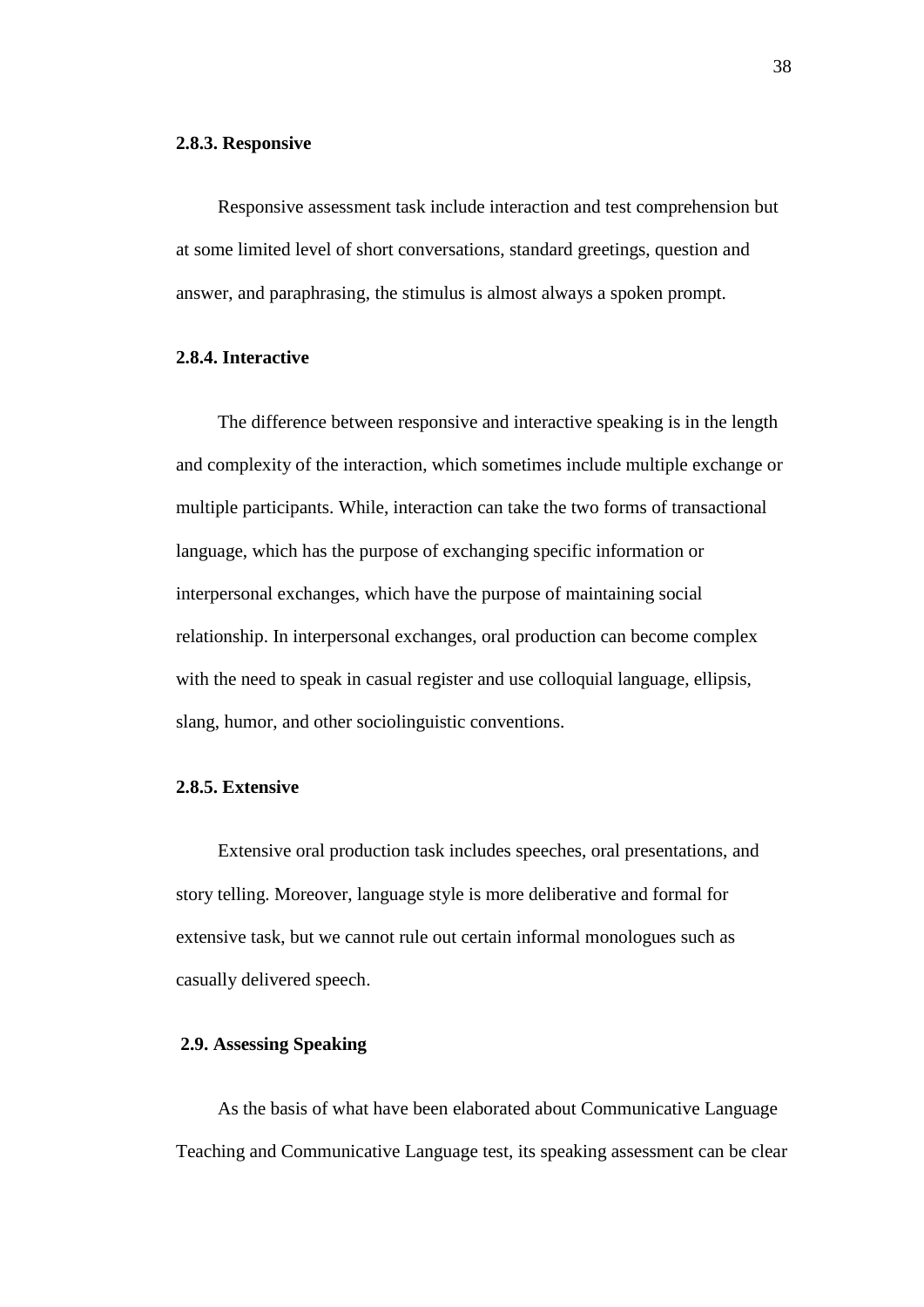what should be assessed and how to do it in the context of teaching and testing the English communicative competence of the students.

Speaking assessment can take many forms, from oral sections of standardized tests to authentic assessments such as debate, speech, conversation, describing picture and etc. While the tasks are conducted in many procedures, it means every task has different procedures than other tasks. According to Eric (2009 at www.ericdigest.com), speaking skill can be assessed by giving some assessment tasks. In this case, the student is asked to perform one or more specific oral communication tasks. After that his or her performance on the task is then evaluated. Moreover the task can be administered in one-on-one setting, which the test administrator and one student, or in a group or class setting. In another word, the assessment can be done individually, in group or in class setting.

On the other hand, in identifying an appropriate task, it depends on the purpose of the assessment and the availability of the instruments. If the purpose is to assess a specific competence (pronunciation, fluency, grammar and etc.), in this case the teacher should select or design an appropriate task that can be used to measure those competences accurately.

Moreover, in relation to the objective of Communicative Language Teaching which stated above, Speaking Test should cover not only the learner's competence, that is what the learners know about the language and about how to use it, but also about the performance, that is to what extent the learners are able to actually demonstrate this knowledge in a meaningful communicative situation. Reviewed the concepts of CL Test proposed by Canale and Swain (1980) and

39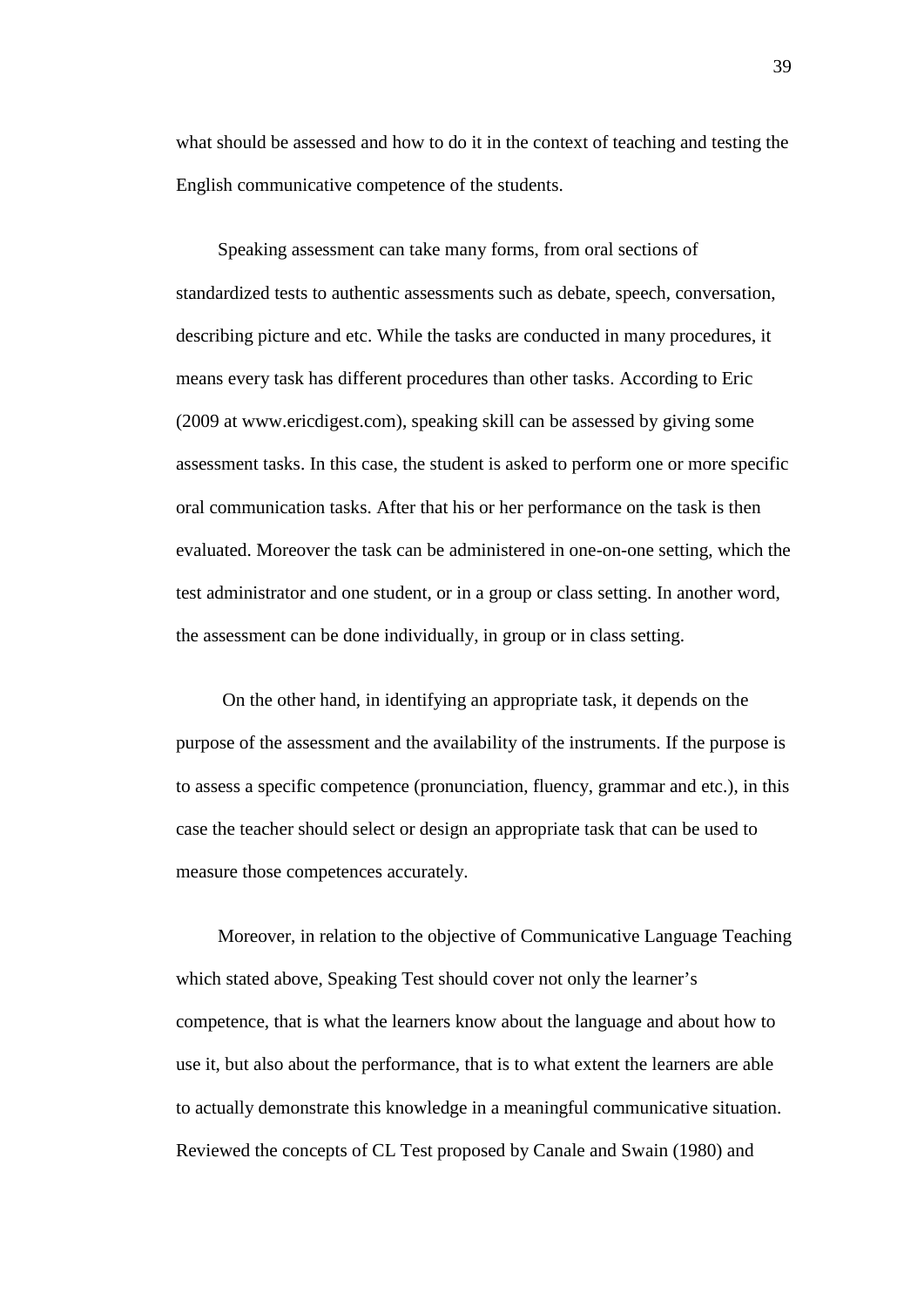Davies (1988) cited in Harsono (2008 : 3), Speaking Test should combine both competence and performance.

Moreover, performance assessment consists of any form of assessment in which the student constructs a response orally or in writing. The response of the students in performance assessment can be elicited by the teacher in formal or informal assessment context or probably observed during classroom instructional or non-instructional settings. Performance assessment requires the students to do complex and important tasks using prior knowledge, recent learning and relevant skills to solve realistic or authentic problems.

However, for the methods in conducting speaking test, various test formats can be applied to test the Communicative Competence. Such as using rubrics, peer assessments, or another speaking assessment tasks.

## **2.10. The Characteristic of a Good Classroom Assessment**

A classroom assessment should be conducted continuously to monitor student's achievement and reflect on teaching. Assessment itself includes the process which the teachers use to evaluate the quality of their students' work and the success of their instructional practice (Taylor and Nolen, 2005 : 87).

The classroom assessment results should increase student's motivation and give information about student's level of success (Stiggins, 2001). He adds that teachers are the ones who set standards of acceptable achievement if their achievement is to show whether students have succeeded. Teachers can

40